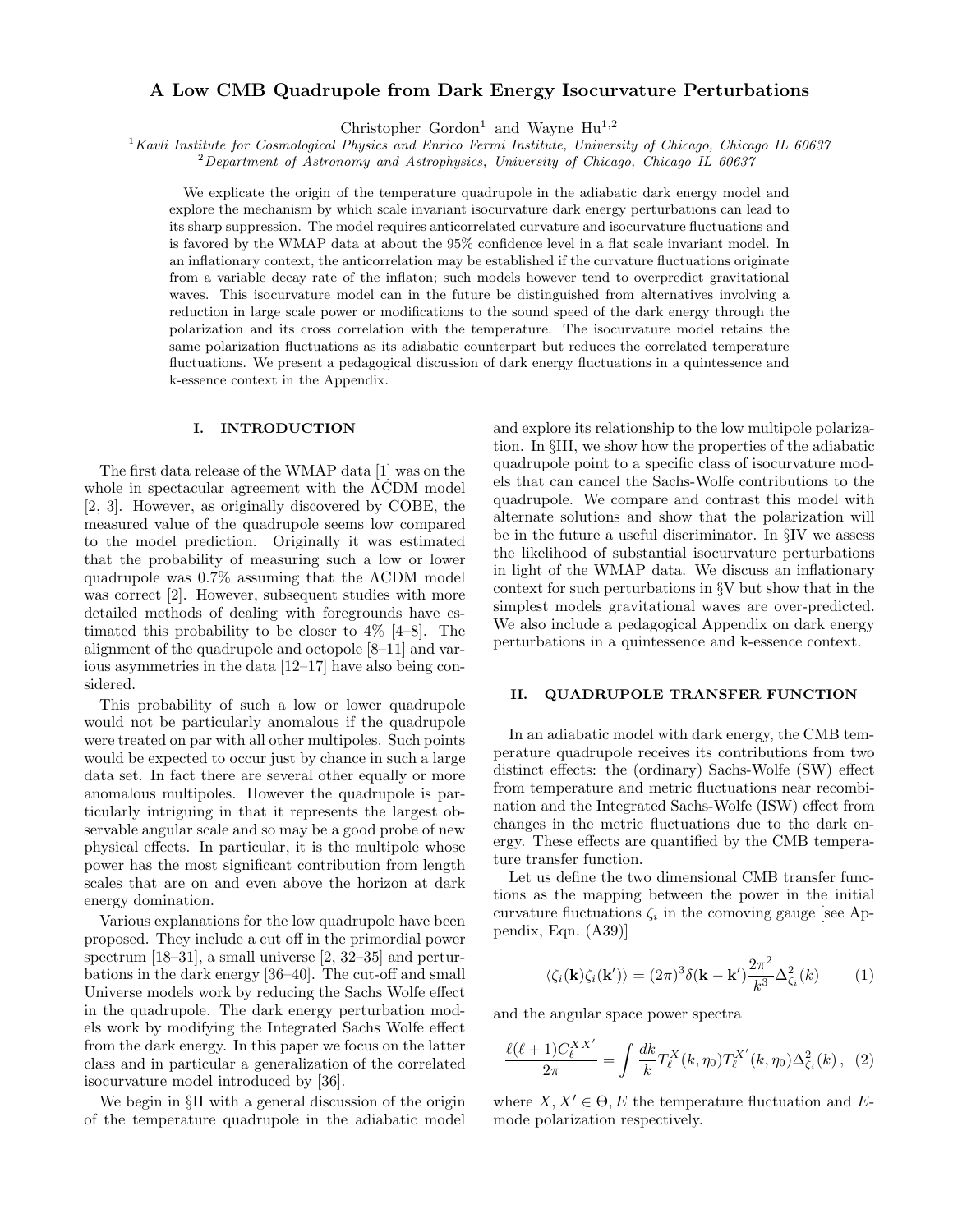

FIG. 1: The quadrupole transfer function in the fiducial adiabatic model (see text). The temperature quadrupole receives Sachs-Wolfe (SW) contributions peaking around  $k = 0.0002$  Mpc<sup>-1</sup> and Integrated Sachs-Wolfe (ISW) contributions peaking around  $k = 0.001$  Mpc<sup>-1</sup> but extending to  $k \sim 0.01$  Mpc<sup>-1</sup>. The ISW effect arises from the dark energy dominated regime  $z \lesssim 1$ . The polarization arises through rescattering of quadrupole anisotropies at  $z > 1$  and hence reflects the SW contributions. The cross correlation is proportional to the product of the transfer functions.

We employ a comoving gauge Boltzmann hierarchy code [41] for numerical solutions of the transfer function. These are shown for the temperature and polarization quadrupole in Fig. 1. Here we have chosen fiducial values for the cosmological parameters that are near the maximum likelihood model from WMAP: a dark energy density relative to critical of  $\Omega_Q = 0.73$ , non-relativistic matter density  $\Omega_m h^2 = 0.14$ , baryon density  $\Omega_b h^2 = 0.024$ , optical depth to reionization  $\tau = 0.17$ , dark energy equation of state  $w_Q = p_Q/\rho_Q = -1$  in a spatially flat universe. The resulting temperature power spectrum is shown in Fig. 2 compared with the WMAP data for a scale invariant spectrum of initial perturbations

$$
\Delta_{\zeta_i}^2 = \delta_{\zeta_i}^2 \left(\frac{k}{0.05 \text{Mpc}^{-1}}\right)^{n-1} \tag{3}
$$

where  $\delta_{\zeta_i} = 5.07 \times 10^{-5}$  and the tilt  $n = 1$ .

Notice that the temperature contributions from the SW and ISW effects are comparable in magnitude and well-separated in scale. Hence they add nearly in quadrature in Eqn. (2). In the polarization, the quadrupole comes mainly from the SW effect as can be seen from its dependence on the redshift of reionization or equivalently the cumulative contributions from  $z < z_{\text{max}}$  (see Fig. 1b). The polarization quadrupole gets nearly no contributions from  $z < 1$  when the dark energy dominates. These properties are the key to understanding how to construct a



FIG. 2: Temperature power spectrum in the fiducial model compared with the data from the first year WMAP release [42]. Bands are 68% and 95% cosmic variance confidence regions (see text).

model with certain desired properties at low temperature and polarization multipoles.

Since the quadrupoles are dominated by large scale or low-k fluctuations, it is useful to examine the origin of these properties with a low- $k$  approximation to the transfer functions. In this limit, the transfer function is determined by the Newtonian temperature monopole Θ, gravitational potential Ψ and curvature fluctuation  $\Phi$  [see Eqn. (A41), (A42) for the correspondence to the comoving gauge]

$$
T_{\ell}^{\Theta}(k,\eta_{0}) = \frac{\sqrt{2\ell(\ell+1)}}{\zeta_{i}} \Big[ (\Theta_{*} + \Psi_{*}) j_{\ell}(kD_{*}) + \int_{\eta_{*}}^{\eta_{0}} d\eta (\dot{\Psi} - \dot{\Phi}) j_{\ell}(kD) \Big] \approx -\frac{\sqrt{2\ell(\ell+1)}}{\zeta_{i}} \Big[ \frac{1}{5} \zeta_{i} j_{\ell}(kD_{m}) + 2 \int_{\eta_{m}}^{\eta_{0}} d\eta \dot{\Phi} j_{\ell}(kD) \Big],
$$
\n(4)

where the subscripts denote evaluation at recombination for "  $*$ ", "0" for the present and "m" for some arbitrary time well after radiation domination but well before dark energy domination and overdots represent derivatives with respect to conformal time  $\eta = \int dt/a$ . Here we have assumed a spatially flat universe where the comoving distance  $D = \eta_0 - \eta$ . Since  $\Phi \approx -\Psi$  when the anisotropic stress is negligible [see Eqn. (A42)], we loosely refer to either as the gravitational potential.

The two terms in the second line are the SW and ISW effects respectively. This approximation accounts for the small evolution in the gravitational potential between recombination and full matter domination, sometimes called the "early" ISW effect. Since  $D_m \approx D_*$ , this effect adds coherently with those at recombination. In the fiducial cosmology,  $D_* \approx 14 \text{Gpc}$ . Since  $j_{\ell}(x)$  peaks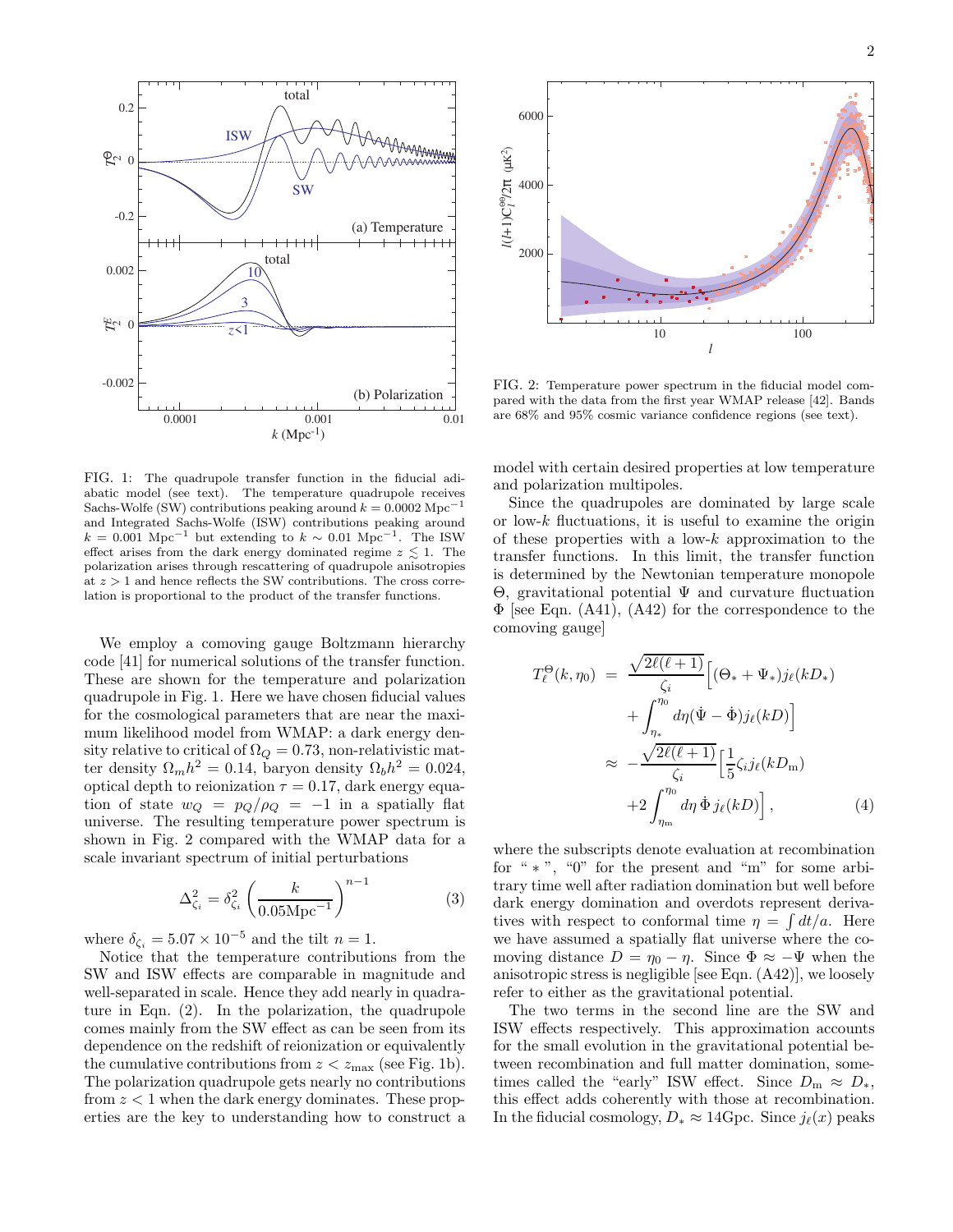

FIG. 3: Time evolution of gravitational potential Φ and quadrupole  $T_2^{\Theta}$  in the fiducial adiabatic model compared an adiabatic plus isocurvature model with  $S_i \equiv \delta_{Qi}/\zeta_i = -15$  (A&I; see §III). (a)  $k = 0.0002$  Mpc<sup>-1</sup> SW dominated mode. In the adiabatic model, the decay of the potential at  $z \lesssim 1$  has little effect on the quadrupole due to the inefficiency in the transfer represented by  $j_2$ . A much larger change of  $\Delta \Phi \sim -\zeta_i$  from the isocurvature perturbation can cancel the SW quadrupole. (b)  $k=0.001\ \mathrm{Mpc^{-1}}$ ISW dominated mode. The adiabatic potential decay transfers efficiently onto the quadrupole moment. The additional isocurvature perturbations decay by dark energy domination and have little effect (see Fig. 4).

at  $x \approx \ell + 1/2$ , the SW contributions peak at  $x = 5/2$ or  $k \sim 0.0002$  Mpc in Fig. 1. The temporal evolution for the potential and quadrupole are shown for this mode in Fig. 3a.

The ISW effect arises from the change in the gravitational potential due to the dark energy. In the adiabatic model, the smooth dark energy density accelerates the expansion without enhancing the density perturbations and leads to a decay of the potential at  $z \lesssim 1$  (see Fig. 3). Naively, one would suppose that a decay of  $\Delta \Phi = -\zeta_i/10$ would be sufficient to cancel out the SW effect of  $\zeta_i/5$ . For superhorizon scaled adiabatic fluctuations in a flat universe the conservation of the comoving curvature implies [43]

$$
\Delta \Phi \equiv \Phi(k, a = 1) - \Phi(k, a_{\rm m})
$$

$$
\approx \left(\frac{2}{5} - H_0 \int_{a_{\rm m}}^1 \frac{da'}{H}\right) \zeta_i , \qquad (5)
$$

where the approximation assumes  $a_m \ll 1$  is some epoch near the beginning of matter domination so that contributions near the lower limit of the integral may be ignored. Here  $H = a^{-1}da/dt$  is the Hubble parameter. In the fiducial model  $\Delta \Phi \approx -0.14 \zeta_i$ . However the distance to  $z \leq 1$  is much smaller than  $D_*$  and that degrades the efficiency with which the ISW effect contributes in Eqn. (4). The efficiency factor  $j_2(kD)$  implies that one requires factor of 10 greater change in the potential (or  $\Delta \Phi \sim -\zeta_i$ ) to affect the quadrupole substantially (see Fig. 3). At the peak of the SW effect in  $k$ , the ISW effect has little effect (see Fig. 1).

Contributions from the ISW effect in the quadrupole actually originate from scales where  $kD_{\text{de}} \approx 5/2$  where "de" denotes the epoch of dark energy-matter equality. Because the distance changes rapidly with redshift locally, the ISW effect is spread out across over a factor of ten in physical scale with a peak centered near  $k = 0.001$ Mpc<sup>-1</sup> (see Fig. 1a). At this wavenumber  $j_2(kD)$  has a peak near  $z = 1$  corresponding to an efficient transfer of power. Moreover since the decay occurs on the expansion time scale the oscillations in k from  $j_l(kD)$  in the ISW integrand of Eqn. (4) are washed out in the transfer function. Physically this reflects the cancellation of radial modes as photons travel in and out of decaying gravitational potentials along the line of sight.

To lower the predicted value of the quadrupole, one can alter the fiducial model to lower the SW effect, the ISW effect or both. Since both effects contribute nearly equally, reducing one or the other can at best halve the power. Of course, due to cosmic variance, it is possible that the observed quadrupole results from a lack of angular power in our given realization of the fiducial model. In Fig. 2 we show the 68% and 95% cosmic variance confidence regions assuming that  $C_{\ell}^{\Theta\Theta}$  is distributed as a  $\chi^2$ with  $2\ell+1$  degrees of freedom around the fiducial model. However again, a simple lack of power on large physical scales for our last scattering (recombination) surface is not sufficient. Unless our local volume also lacks intermediate scale power as well, a chance occurrence of a low observed quadrupole would result from a chance cancellation of the SW and ISW effects.

The low multipole polarization and cross spectra provides key additional information to discriminate between alternatives. In the large scale limit, it is approximately

$$
T_{\ell}^{E}(k,\eta_{0}) = -\frac{3}{4} \sqrt{\frac{(\ell+2)!}{(\ell-2)!}} \int_{\eta_{*}}^{\eta_{0}} d\eta \dot{\tau} e^{-\tau} T_{2}^{\Theta}(k,\eta) \frac{j_{\ell}(kD)}{(kD)^{2}},
$$
\n(6)

where  $\tau$  is the Thomson optical depth as measured from the observer. Consider the transfer function of the polarization quadrupole. Fig. 1 shows that in the fiducial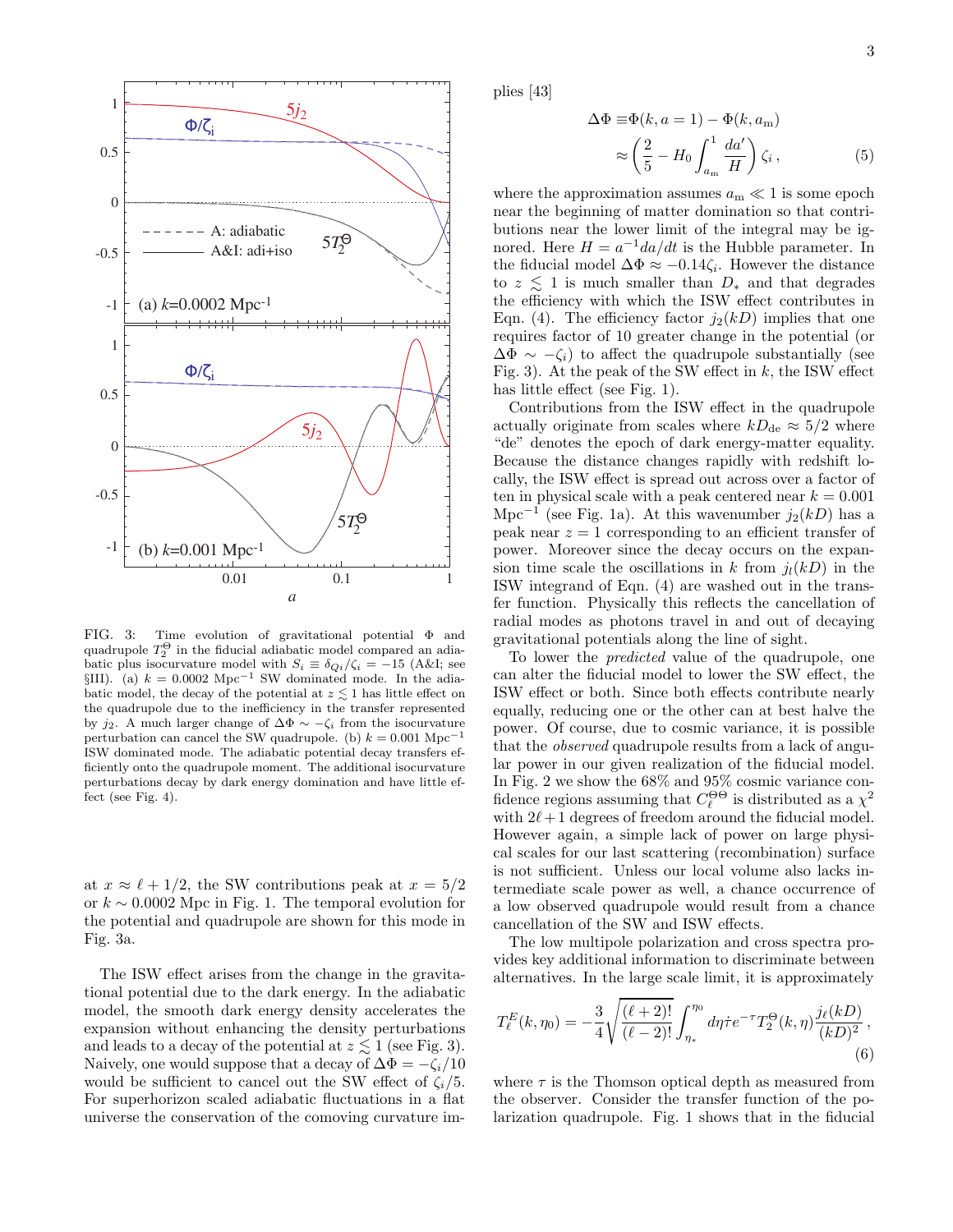model it is generated before the temperature quadrupole is modified by the ISW effect. Consequently, the transfer function also peaks near the large scales of the SW peak of  $k \sim 0.0002$  Mpc<sup>-1</sup>. As Eqn. (2) shows this overlap is also the origin of the temperature-polarization cross correlation. In Fig. 7, we show the  $EE$  and  $\Theta E$  power spectra of the fiducial model.

If the explanation of the observed low quadrupole involves the dark energy, either through a dynamical effect or chance cancellation, one would expect a polarization quadrupole and hence EE power that is not anomalously low compared with the fiducial model. If on the other hand it involves an actual lack of predicted longwavelength power in the model or by chance, both spectra would be low. Finally, if the explanation involved only the reduction of the ISW effect and no modification of long wavelength power, then the predicted  $\Theta E$  cross power spectrum would also remain unchanged.

# III. DARK ENERGY MODELS

The fact that in the fiducial adiabatic model the temperature quadrupole receives comparable contributions from recombination and dark energy domination through the SW and ISW effects raises the possibility that the low quadrupole originates in the dark energy sector. In the Appendix we present a detailed treatment of perturbation theory in general dark energy models which provides the basis for results in this section.

The essential element that defines the ISW effect in the fiducial model is that the dark energy remains smooth out to the horizon scale and hence does not contribute density fluctuations to the gravitational potential. In general there are two ways to alter this conclusion: modify the dynamics of the dark energy so that dark matter fluctuations remain imprinted on the dark energy or modify the initial perturbations in the dark energy sector. Since the dark energy has made a negligible contribution to the net energy density until recently, the latter represents contributions from an isocurvature initial condition. That dark energy isocurvature conditions can help to lower the quadrupole has recently been shown [36]. Here we present a general discussion on the requirements of such a model.

The first requirement is that an initial dark energy perturbation must survive evolution in the radiation and matter dominated epoch and must remain correlated with the perturbations in the dark matter. The latter condition is required for the dark energy perturbations to cancel the adiabatic ones.

Let us take the dark energy to be a scalar field  $Q$ with the canonical kinetic term and a potential  $V_Q$ , i.e. quintessence. We treat the more general case of k-essence in the Appendix. Given that a quintessence field has an effective sound speed  $c_e = 1$  [see Eqn. (A28)], coherence well inside the horizon and hence cancellation with the adiabatic ISW effect is not possible. The dark energy isocurvature mechanism then must operate on large scales to cancel the SW effect.

Recall that to achieve a coherent cancellation of the SW effect in the quadrupole one requires either a change of  $\Delta \Phi \sim -\zeta_i/10$  in the gravitational potential early on when  $D \approx D_*$  or a larger change  $\Delta \Phi \sim -\zeta_i$  at  $z \lesssim 1$  to compensate for the inefficiency of the transfer of power to the quadrupole. Given that observations require that  $w_Q \sim -1$  today, the former possibility is excluded unless  $w_Q$  evolves substantially from its present value.

In a flat universe the comoving curvature evolves only in response to stress fluctuations in the combined or total ("T") stress energy tensor of the components (see Eqn. A39)

$$
\zeta(a,k) = \zeta_i(k) - \int_0^a \frac{da'}{a'} \frac{\delta p_T}{\rho_T + p_T} \n\approx \zeta_i(k) - \int_{a_m}^a \frac{da'}{a'} \frac{\delta p_Q}{\rho_m},
$$
\n(7)

where the approximation assumes  $w_Q \approx -1, a \gg a_m$ , and the radiation and hence the anisotropic stress is negligible. The generalization of Eqn. (5) for the evolution in the Newtonian potential is [see e.g. [44] Eqn. (52)]

$$
\Phi(a,k) = \zeta(a,k) - \frac{H}{a} \int_{a_m}^{a} \frac{da'}{H} [\zeta - \frac{\delta p_T}{\rho_T + p_T}]
$$

$$
\approx \zeta(a,k) - \frac{H}{a} \int_{a_m}^{a} \frac{da'}{H} [\zeta - \frac{\delta p_Q}{\rho_m}].
$$
(8)

Thus it requires a substantial pressure fluctuation to make an order unity change to gravitational potential during the dark energy dominated regime

$$
\frac{\delta p_Q}{\rho_m}(a=1,k) = \frac{\Omega_Q}{\Omega_m} \frac{\delta p_Q}{\rho_Q}(1,k) = \mathcal{O}(\zeta_i). \tag{9}
$$

Note that in the comoving gauge, adiabatic density fluctuations scale as  $\delta \sim (k\eta)^2 \zeta_i$  [see Eqn. (A46)] and are negligible outside the horizon. Furthermore we shall see below that the order unity coefficient in front of  $\zeta_i$  is in practice substantially greater than unity.

This requirement severely limits the range of quintessence models which can affect the quadrupole. As shown in the Appendix, aside from transient initial condition effects, an isocurvature perturbation to the quintessence field  $\delta Q$  at best remains constant outside the horizon and hence one requires a large initial fluctuation to the quintessence field.

A constant superhorizon quintessence field fluctuation generically occurs if the background field itself is nearly frozen by the Hubble drag so as to only experience a range in the potential where

$$
V'_Q \equiv \frac{dV_Q}{dQ} \tag{10}
$$

can be approximated as constant. More specifically, we require that the field not be in the tracking regime or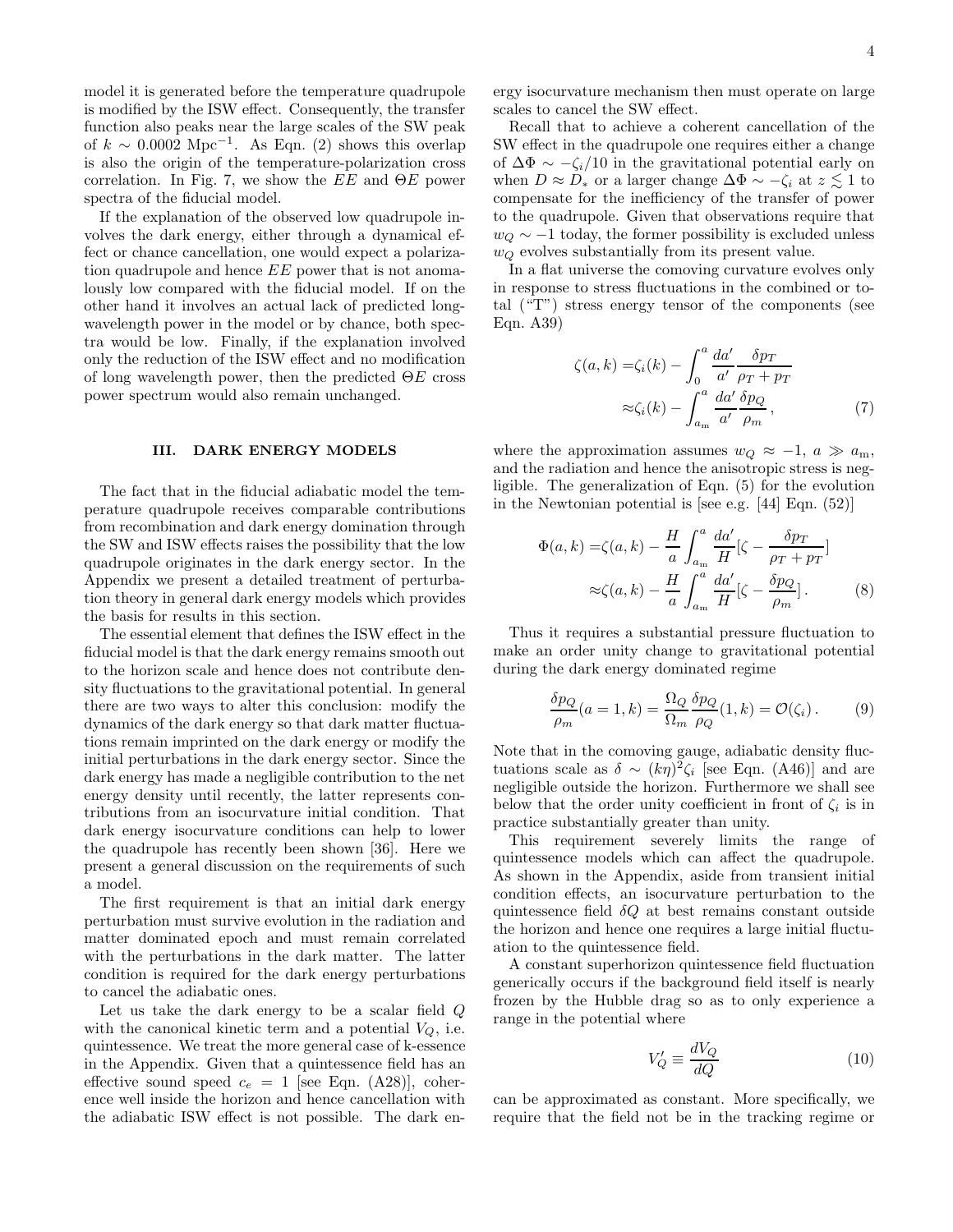([45] see also Appendix)

$$
\Gamma \equiv \frac{V''_Q}{V_Q} \left(\frac{V'_Q}{V_Q}\right)^{-2} \lesssim 1. \tag{11}
$$

To see the consequences for the energy density and pressure, note that aside from a transient decaying mode the Klein-Gordon equation (A33) has the solution

$$
\frac{dQ}{d\ln a} \approx -\frac{2}{3(3+w_T)} \frac{V'_Q}{H^2},\tag{12}
$$

where we have assumed an epoch during which  $w_T$  =  $p_T / \rho_T$  the equation of state of the background is constant. The dark energy density is the sum of the kinetic and potential components

$$
\rho_Q = \frac{1}{2} \left( H \frac{dQ}{d \ln a} \right)^2 + V_Q. \tag{13}
$$

Since  $H^2 \propto \rho_T$  decreases with the expansion, if the field is potential energy dominated today  $(w<sub>O</sub> \sim -1)$  then it is potential energy dominated for the past expansion history. The combination of Eqn. (12) and (13) shows that this will be satisfied if the potential satisfies

$$
\frac{1}{2} \left(\frac{V'_Q}{V_Q}\right)^2 \frac{V_Q}{H_0^2} \lesssim 1\,,\tag{14}
$$

or equivalently with

$$
\epsilon_Q = \frac{1}{16\pi G} \left(\frac{V'_Q}{V_Q}\right)^2, \qquad (15)
$$

and

$$
\Omega_Q \approx \frac{8\pi G V_Q}{3H_0^2},\qquad(16)
$$

the condition becomes

$$
3\Omega_Q \epsilon_Q \lesssim 1\,. \tag{17}
$$

Moreover since the field only experiences a small range in the potential throughout the whole expansion history, any underlying form of  $V_Q$  that satisfies these requirements will have the same phenomenology. We find that in the context of the fiducial model  $\epsilon_Q \lesssim 0.6$  is required for  $w_O(a = 1) \leq -2/3$ .

Given potential energy domination, the energy and pressure fluctuations are related to the field fluctuations as

$$
\delta \rho_Q \equiv \delta_Q \rho_Q = -\delta p_Q = V'_Q \delta Q \tag{18}
$$

and remain nearly constant during the evolution. The superhorizon evolution of the comoving curvature from Eqn. (7) is given by

$$
\zeta(a,k) = \zeta_i(k) + \frac{1}{3}\delta_Q \frac{\Omega_Q}{\Omega_m} a^3 \tag{19}
$$



FIG. 4: Isocurvature dark energy density perturbation evolution for a nearly frozen background quintessence field (see text). On superhorizon scales the comoving gauge density perturbation remains frozen at nearly its initial value. On subhorizon scales, the pressure gradients associated with field fluctuations cause the density perturbation to oscillate and decay. Also shown are the dark energy equation of state  $w_Q = p_Q/\rho_Q$  and the adiabatic sound speed squared  $c_a^2 = \dot{p}_Q / \dot{\rho}_Q$  (not to be confused with the effective sound speed  $c_e = 1$ ) which indicate the field is Hubble drag dominated until recently (see Appendix).

and hence from Eqn. (8)

$$
\Phi(a,k) = \left[1 - \frac{H}{a} \int_{a_{\rm m}}^{a} \frac{da'}{H}\right] \zeta_i
$$

$$
+ \left[1 - 4\frac{H}{a} \int_{a_{\rm m}}^{a} \frac{da'}{H} a'^3\right] \frac{1}{3} \delta_Q \frac{\Omega_Q}{\Omega_m} \tag{20}
$$

where the two pieces are the adiabatic term and the isocurvature term. The integrals in Eqn. (20) can be expressed in terms of hypergeometric functions. In the fiducial model

$$
\Phi(a = 1, k) = 0.46\zeta_i + 0.12\delta_Q.
$$
 (21)

Combined with the requirement that  $\Delta \Phi \approx -\zeta_i$  this relation implies that we should set the initial dark energy fluctuations to be  $\delta_{Qi} \approx -8\zeta_i$  to cancel the quadrupole in the fiducial model.

While this condition is roughly correct, the scales that are responsible for the quadrupole in the SW effect  $(k \sim 0.0002 \text{ Mpc}^{-1})$  are on the horizon scale today. Since the quintessence field has a sound horizon equal to the horizon, the fluctuations in these modes will have already begun to decay from their initial values. In Fig. 4 we show the time evolution of the dark energy density perturbation. Because the argument above might appear to require  $w_O = -1$  exactly, we have chosen to illustrate the behavior in a model with  $w_Q(a = 1) = -0.94$  and  $\epsilon_Q = 0.18$  with the other parameters equal to their fiducial values. Since  $w_Q \rightarrow -1$  rapidly with redshift, the change in  $D_*$  from the fiducial model is only 0.4%. As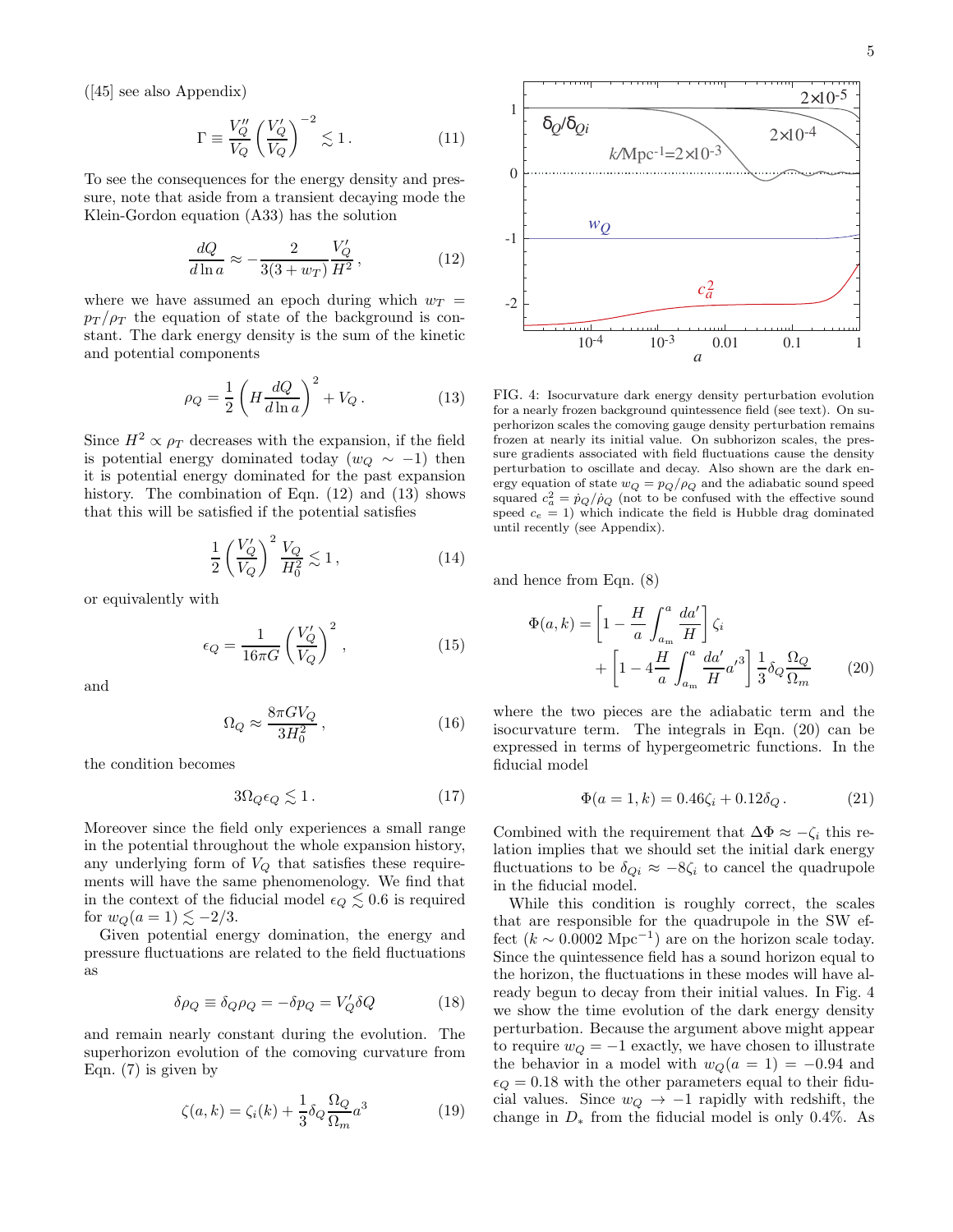

FIG. 5: Quadrupole transfer functions in the fiducial adiabatic model ("A") and a model with additional isocurvature perturbations of  $S_i = -15$  ("A&I"). The isocurvature ISW effect (iISW) cancel the SW effect for the temperature quadrupole from large scales while leaving the polarization nearly unchanged.

the background evolution is nearly indistinguishable from the true fiducial model, we will employ this choice for the isocurvature analog of the fiducial model.

In practice we have taken a potential  $V_Q = m_Q^2 Q^2/2$ with  $m_Q = 10^{-42}$  GeV and an initial position consistent with  $\epsilon_Q$  and  $dQ/d\ln a = 0$  initially. For scales near the peak of the SW effect in the quadrupole the density perturbation has decayed by about a factor of two by  $z \sim 1$ . Consequently an initial density perturbation of

$$
S_i \equiv \frac{\delta_{Qi}}{\zeta_i} = -15\tag{22}
$$

should be optimal for reducing the SW quadrupole. We call models with this type of fully correlated adiabatic and isocurvature models "A&I" models.

In Fig. 3 we show the effect of this initial condition on the gravitational potential. In this case the change in the gravitational potential  $\Delta \Phi \approx -\zeta_i$  and one achieves the desired effect of eliminating the SW effect in the quadrupole.

The reduction of the SW quadrupole must not come at the expense of an enhancement in the ISW contributions to the quadrupole. Fortunately, this is a natural consequence of the effective sound speed of the scalar field  $c_e = 1$ . Scales near the peak contribution of the adiabatic ISW effect are well within the horizon by dark energy domination. Consequently as can be seen in Fig. 4 any initial isocurvature perturbation in the dark energy will have decayed before dark energy domination. In Fig. 3, we show the evolution of the potential given the initial



FIG. 6: Temperature power spectrum of the A&I model with several choices for the initial isocurvature amplitude compared with the WMAP data. The shaded region corresponds to the 68% and 95% cosmic variance confidence region of the fiducial A&I model with  $S_i = -15$  (solid line).

conditions of Eqn. (22). Note that despite the large initial isocurvature perturbation it has almost no effect on the potential evolution and hence the contributions to the quadrupole.

In Fig. 5, we show the temperature and polarization transfer functions of the isocurvature model. The isocurvature ISW effect almost perfectly cancels the SW effect on large scales leaving a quadrupole that consists almost solely of the adiabatic ISW effect. Note that the isocurvature conditions leave the polarization essentially unmodified as expected since they only change the potentials at  $z \lesssim 2$  in Fig. 3.

In Fig. 6 we show the temperature power spectrum of this model for several choices of  $S_i$  with all other parameters held fixed. Note that for  $S_i \approx -15$  the suppression is fairly sharp around the quadrupole in spite of scale invariance in both the adiabatic and isocurvature initial conditions. The polarization auto  $(EE)$  and cross  $(\Theta E)$ spectra are shown in Fig. 7. Notice that although the  $EE$  spectrum remains nearly unchanged, the  $\Theta E$  spectrum has a reduced cross correlation with a sign change at the quadrupole. (Note that our sign convention for E is opposite to CMBFAST.) Because the cross spectrum in the adiabatic case arises from the correlation between the SW quadrupole and the polarization, it is affected by the cancellation of the SW quadrupole as the product of the two transfer functions in Fig. 5 show.

It is interesting to compare the isocurvature method of lowering the quadrupole to other possible solutions. A related mechanism involves modifying the sound speed of the dark energy [37, 39, 46, 47]. Here one retains adiabatic initial conditions but modifies the effective sound speed of the dark energy (see Appendix). The dark energy then contributes density fluctuations between the horizon and the sound horizon and reduces the adiabatic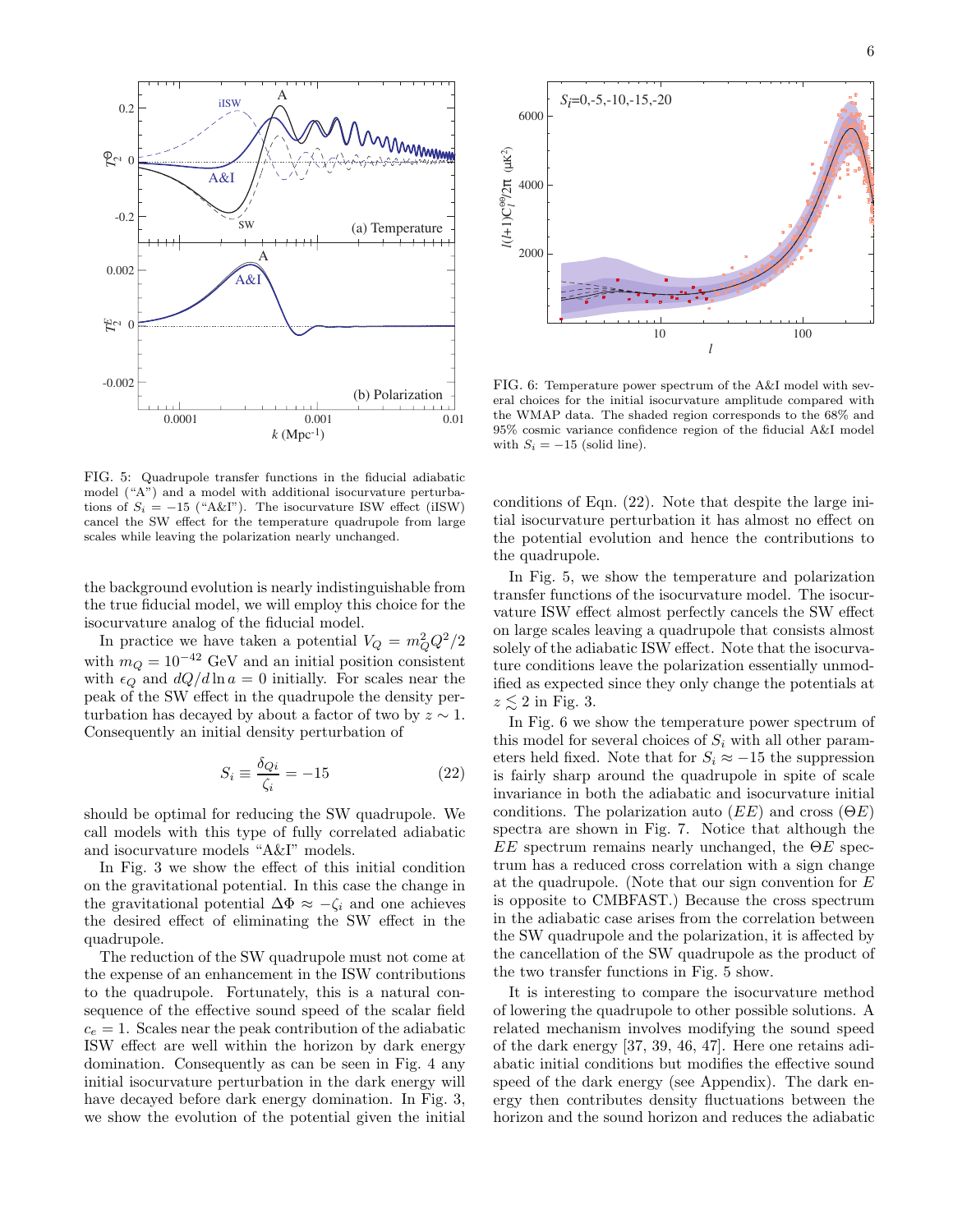

FIG. 7: The polarization  $EE$  and cross correlation  $\Theta E$  spectra for the fiducial adiabatic model compared with the fiducial A&I model of Fig. 6 with  $S_i = -15$ . Although the EE spectrum remains essentially unchanged, the correlation is modified at the low multipoles due to the reduction of the large scale contributions to the quadrupole from the SW effect which are the source of the correlation in the adiabatic model.

ISW effect by suppressing the decay of the gravitational potential. In Fig. 8, we show the transfer functions for a model with  $w_Q = -2/3$ ,  $c_e = 0.03$  with  $\Omega_Q = 0.37$ and  $\Omega_m h^2$  and  $\Omega_b h^2$  held fixed to the fiducial values such that  $D_*$  and the shape of the peaks remain the same as in the fiducial model. Note that unlike in the isocurvature case, the SW contributions to the quadrupole are unmodified but the adiabatic ISW contributions are reduced. The resulting effect on the temperature power spectrum is shown in Fig. 9. However, like the isocurvature case, the polarization is largely unchanged since the dark energy again only affects low redshifts. A qualitative difference appears in the cross power spectra, which remains unchanged in this case (see Fig. 10).

Finally, the quadrupole can be lowered by removing power on scales associated with the SW effect. Here we take the model [22]

$$
\Delta_{\zeta_i}^2(k) = \Delta_{\zeta_i}^2(k)|_{\text{fid}} C(k), C(k) = 1 - e^{-(k/k_{\text{cut}})^{n_{\text{cut}}}},
$$
(23)

with  $k_{\text{cut}} = 0.0005 \text{ Mpc}^{-1}$  and  $n_{\text{cut}} = 3.35$ . The transfer functions for this model are the same as the fiducial model but for illustrative effect we plot them as  $T_{\ell}(k)C^{1/2}(k)$  in Fig. 8. Like the isocurvature model, the quadrupole in Fig. 9 is suppressed due to the elimination of the SW quadrupole. Unlike the isocurvature case, both the  $EE$  and  $\Theta E$  spectra are suppressed since the temperature quadrupoles are also absent during reionization



FIG. 8: Alternate models for the low quadrupole. The adiabatic ISW effect may be reduced by lowering the effective sound speed of the dark energy, here to  $c_e = 0.03$ . The SW effect can be largely eliminated through a cut off factor  $C(k)$  in the initial adiabatic power spectrum, here chosen to remove power for  $k < k_{\text{cut}} = 0.0005$ Mpc−<sup>1</sup> . Although the latter does not modify the transfer function, we have illustrated its effects by showing  $T_{\ell}C^{1/2}(k)$ . Note that the cut off affects the polarization whereas the sound speed does not.



FIG. 9: Temperature power spectra of the sound speed and cut off models of Fig. 8. The sound speed model lowers the adiabatic ISW contributions to the quadrupole. The cut off model reduces the SW contributions to the quadrupole.

(see Fig. 10).

## IV. LIKELIHOOD ANALYSIS

In this section we check whether the adiabatic plus isocurvature (A&I) model of the previous section is fa-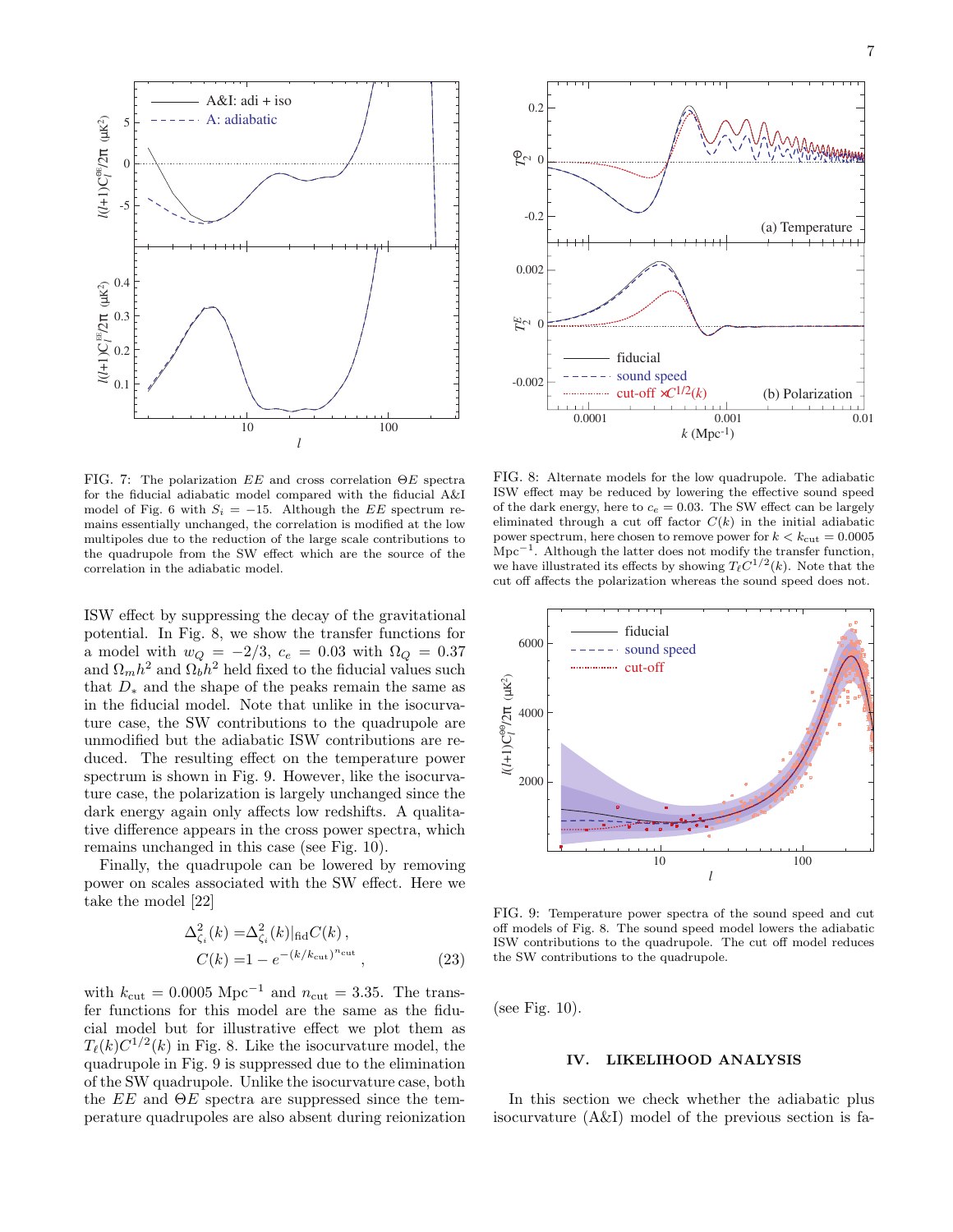

FIG. 10: Polarization spectra for the sound speed and cut off models of Fig. 8. The sound speed model changes both spectra negligibly whereas the cut off model suppresses power in both spectra simultaneously.

TABLE I: Scale Invariant ΛCDM Model Parameters: WMAP ΘΘ & ΘE Data.

| Parameter                             | Maximum Likelihood   |  |
|---------------------------------------|----------------------|--|
| Matter / Critical Density, $\Omega_m$ | 0.27                 |  |
| Baryon / Critical Density, $\Omega_b$ | 0.046                |  |
| Hubble Constant, $h$                  | 0.72                 |  |
| Optical Depth, $\tau$                 | 0.17                 |  |
| Initial Amplitude, $\delta_{\zeta_i}$ | $5.07\times 10^{-5}$ |  |

vored by the WMAP data [1]. For simplicity we will assume a scale invariant spectrum, zero background curvature and zero neutrino mass. Then the maximum likelihood fit with no dark energy perturbations is given in Table I. When the spectral index is fixed the only parameter with enough freedom to significantly effect the low multipoles is the optical depth,  $\tau$ .

Keeping the other parameters in Table I fixed we vary the magnitude  $S_i$  of the primordial isocurvature perturbation in dark energy relative to the comoving curvature between  $-60 < S_i < 25$  and the optical depth  $0 < \tau < 0.29$  on a  $28 \times 30$  grid. The amplitude in Table I is scaled by  $\exp(\tau - 0.17)$ ; recall that the power spectrum is scaled as the square of this quantity [see Eqn. (3)]. This is to take into account the well known degeneracy between  $\tau$  and the amplitude. For each grid point the likelihood was evaluated using the software provided by WMAP [42, 48] and the resulting two dimensional surface was interpolated. A uniform prior in both parameters was assumed.

TABLE II: Best fit (assuming scale invariance)  $\chi^2$  and degrees of freedom (DOF) values using WMAP data.

| Model                                               | Data                                     |     | DOF |
|-----------------------------------------------------|------------------------------------------|-----|-----|
| Fiducial (Table I)                                  | AΘ                                       | 976 | 894 |
| $c_e = 0.03$                                        | ΘΘ                                       | 973 | 893 |
| Cut-off $(k_{\text{cut}} = 0.0005 \text{Mpc}^{-1})$ | $\Theta\Theta$                           | 972 | 893 |
| Adiabatic & Isocurvature                            | ΘΘ                                       | 972 | 893 |
| Fiducial (Table I)                                  | $\Theta\Theta + \Theta E$ 1430 1343      |     |     |
| $c_e = 0.03$                                        | $\Theta$ $\Theta$ + $\Theta$ E 1428 1342 |     |     |
| Cut-off $(k_{\text{cut}} = 0.0003 \text{Mpc}^{-1})$ | $\Theta\Theta + \Theta E$ 1428 1342      |     |     |
| Adiabatic & Isocurvature                            | $\Theta\Theta + \Theta E$ 1427 1342      |     |     |



FIG. 11: Areas enclosing 95% of the probability for the dark energy isocurvature perturbation  $(S_i)$  and the optical depth  $(\tau)$ . The black area is using only the ΘΘ WMAP data and the gray area uses both the  $\Theta\Theta$  and  $\Theta E$  WMAP data.

The maximum likelihood points are  $S_i = -15.3$  and  $\tau = 0.16$  for WMAP  $\Theta\Theta$  data only and  $S_i = -12.1$  and  $\tau = 0.18$  for WMAP  $\Theta\Theta$  and  $\Theta E$  data. The  $\chi^2$  for these parameter values and other models are giving in Table II. The reduction in  $\chi^2$  is achieved by only modifying the first few multipoles of the predicted spectrum. Areas enclosing 95% of the probability with and without the  $\Theta E$  data are shown in Fig. 11. The area perimeters lie on constant probability contours. As can be seen from Fig. 11, the weight of the probability distribution favors  $S_i < 0$ , i.e. an isocurvature density perturbation that is negatively correlated with the comoving curvature perturbation,  $\zeta_i$ . This preference comes from the fact that the lowered temperature quadrupole in such a model better fits the observations. The addition of the ΘE data reduces the favored magnitude of the isocurvature perturbation  $S_i$  and slightly increases that of  $\tau$  as ΘE is suppressed in the model but not in the data [49]. Note that the restriction to scale invariant models does not affect the relative improvement that  $S_i$  makes for a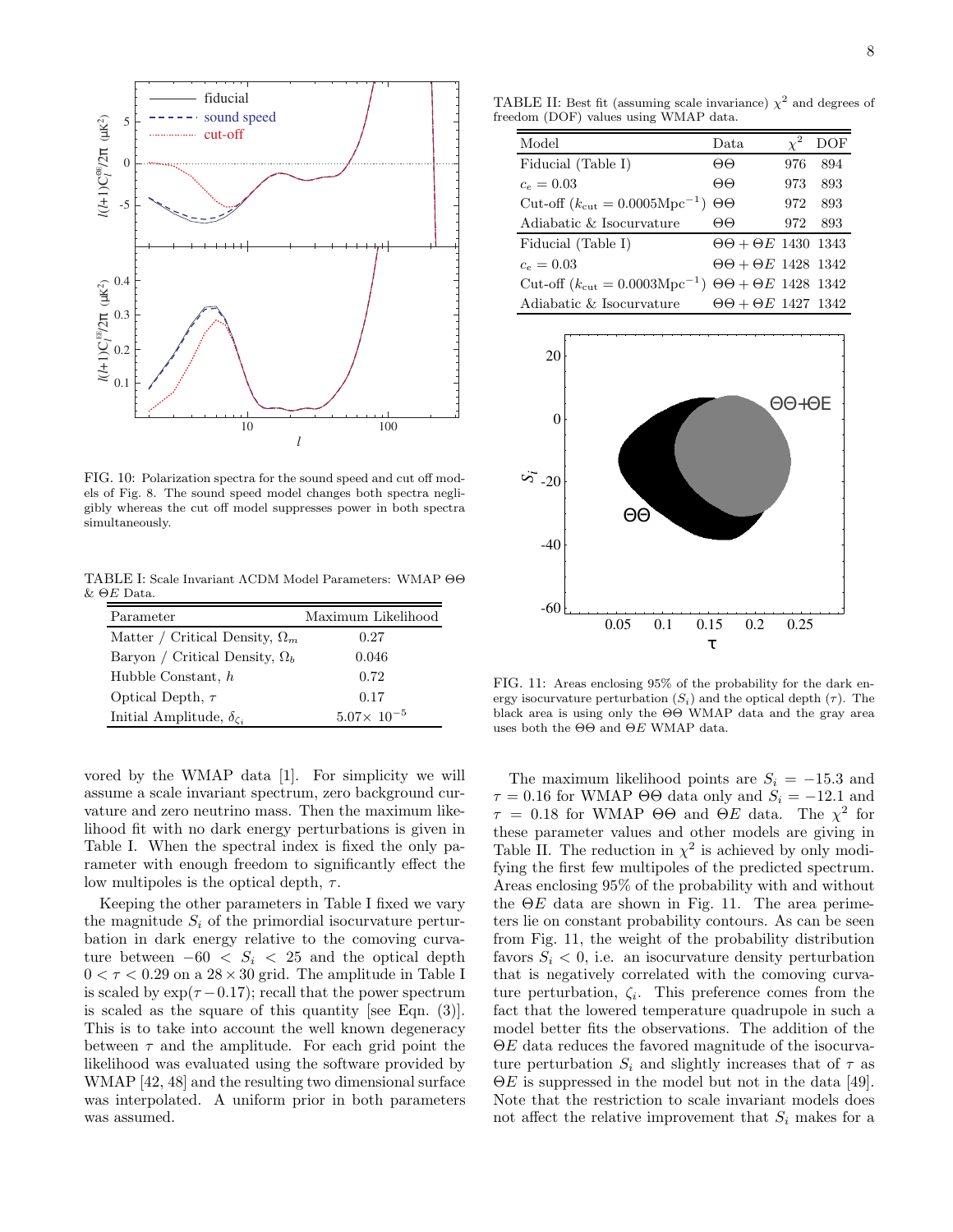

FIG. 12: Probability density functions for the dark energy isocurvature perturbation using WMAP ΘΘ (solid) and WMAP ΘΘ and  $\Theta E$  data (dashed).

given  $\tau$  since across the scales relevant to the first few multipoles any nearly scale invariant model will have the same shape. Allowing the tilt to vary does allow low  $\tau$ models if only the ΘΘ data is employed but these are eliminated with the inclusion of  $\Theta E$  data (c.f. [2] and  $[50]$ .

One dimensional probability distributions obtained by integrating out  $\tau$  are displayed in Fig. 12. The mean and 68% confidence regions for  $S_i$  are  $-15.2 \pm 8.2$  for WMAP ΘΘ data only and  $-11.8 \pm 7.1$  for WMAP ΘΘ and ΘE data. The probability of  $S_i > 0$  is 0.04 using WMAP ΘΘ data only and 0.06 using WMAP ΘΘ and ΘE data. This is in sharp contrast to the estimates of the amount of totally correlated CDM, baryon or neutrino isocurvature perturbation as estimated in [51, 52] where the probability for a positive isocurvature perturbation was roughly 50%, i.e. the isocurvature perturbation was not significantly different from zero. The reason for this is that correlated non-dark energy isocurvature perturbations have a similar effect on a much larger range of low  $\ell$  multipoles as they rely on a simple reduction of the SW effect. The dark energy introduces a scale associated with the current horizon and so the dark energy isocurvature ISW effect can only reduce the SW effect on the large scales associated with the quadrupole.

# V. INFLATIONARY CONTEXT

As we have shown, it is essential that the dark energy isocurvature perturbation is anti-correlated with the adiabatic perturbation so that its ISW effect can coherently cancel the SW effect. Correlated or anti-correlated adiabatic and isocurvature perturbations result when the adiabatic curvature perturbation itself is generated by the isocurvature perturbation [53, 54]. Ref. [36] suggested a three field model based on the curvaton mechanism [55–

57] in order to produce anti-correlated isocurvature dark energy perturbations.

Another way of establishing the anticorrelation is through the variable decay mechanism [58, 59] where there is a second light scalar field during inflation which determines the decay rate  $\Gamma$  of the inflaton. In this method, the resulting comoving curvature perturbation is given by

$$
\zeta_i = -\frac{1}{6} \frac{\delta \Gamma}{\Gamma} \,. \tag{24}
$$

If we associate the variable decay field with the quintessence field, Q, and take  $\Gamma \propto Q$  then  $\zeta_i =$  $-(1/6)\delta Q/Q$ . Then, if we further take the quintessence potential to be  $V_Q \propto Q^2$ , we have  $\delta_{Q_i} = 2\delta Q/Q$ . Therefore

$$
\delta_{Q_i} = -12\zeta_i \,,\tag{25}
$$

which was the mean value found in §IV when both WMAP  $\Theta\Theta$  and  $\Theta E$  data were used.

Unfortunately, a problem with this and other inflationary scenarios arises because of the gravitational waves generated during inflation. Both the scalar field and gravitational waves are nearly massless degrees of freedom during inflation and hence acquire closely related quantum fluctuations. The contribution of the gravitational waves to the  $\Theta\Theta$  spectrum for  $\ell \gg 1$  is [60]

$$
\frac{\ell(\ell+1)}{2\pi}C_{\ell}^{\Theta\Theta}\Big|_{\text{grav}} \approx 2\pi G \left(\frac{H_{\text{inf}}}{2\pi}\right)^2\,,\tag{26}
$$

where  $H_{\text{inf}}$  is the Hubble parameter during inflation. On the other hand, Eqn. (4) implies that the curvature fluctuations induce a SW effect of

$$
\frac{\ell(\ell+1)}{2\pi}C_{\ell}^{\Theta\Theta}\Big|_{\rm SW} \approx \frac{1}{25}\Delta_{\zeta_i}^2.
$$
 (27)

Now  $\Delta_{\zeta_i}^2$  is related to the inflationary power spectrum of  $\delta Q,$ 

$$
\Delta_{\delta Q}^2 = \left(\frac{H_{\rm inf}}{2\pi}\right)^2\tag{28}
$$

through

$$
-12\zeta_i \approx \delta_{Qi} \approx \frac{V'_Q}{V_Q} \delta Q
$$

$$
= \sqrt{16\pi G \epsilon_Q} \delta Q, \qquad (29)
$$

where  $\epsilon_Q$  was defined in Eqn. (15). Unlike inflaton curvature fluctuations, these curvature fluctuations are suppressed with a small  $\epsilon_Q$  because the cancellation condition involves the energy density fluctuation in Q. Therefore

$$
\frac{\ell(\ell+1)}{2\pi}C_{\ell}\Big|_{\text{SW}} \approx \frac{G\pi}{225}\epsilon_Q \left(\frac{H_{\text{inf}}}{2\pi}\right)^2.
$$
 (30)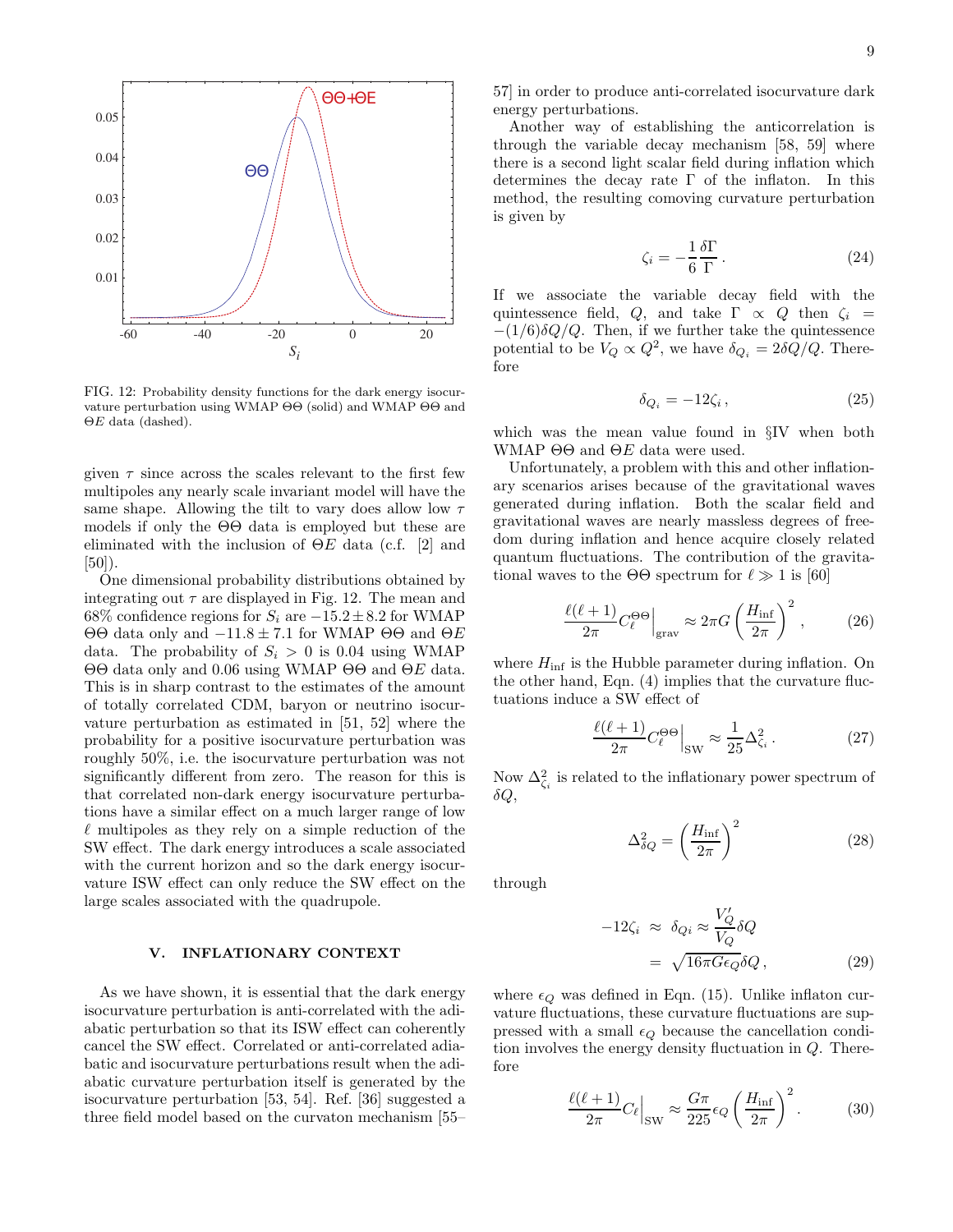The predicted ratio of gravitational wave to SW contributions is  $r \approx 450/\epsilon_Q$ .

As discussed in §III, an equation of state today of  $w_Q \approx -1$  requires a small slow roll parameter for the quintessence ( $\epsilon_Q \lesssim 0.6$ ) at the field position today. The current observational limit is about  $r < 1$  [3]. Therefore, the isocurvature perturbations in a nearly frozen field model for the quintessence field could not have originated from this inflationary mechanism.

Note that the problem of excess gravitational waves is independent of the precise potential or inflaton decay rate relation as it arises from the phenomenologically required condition Eqn. (25). It applies to any model (including the curvaton model proposed in Ref. [36]) for which the field fluctuations  $\delta Q$  at dark energy domination are directly associated with the inflationary fluctuations of a light canonical scalar field [Eqn. (28)].

The only way to evade this conclusion is for  $\delta Q$  to grow by a factor of 30 or more between horizon crossing during inflation and today. It is not clear how to do this for a canonical scalar field whose perturbations were generated during inflation.

## VI. DISCUSSION

We have explicated the mechanism by which scale invariant isocurvature perturbations in the dark energy can lead to a sharp suppression of the quadrupole temperature anisotropy [36]. The Integrated Sachs-Wolfe (ISW) effect in the dark energy dominated epoch can coherently cancel the Sachs-Wolfe (SW) effect from recombination if its energy density fluctuations are set to be strongly anticorrelated with the initial curvature fluctuations. We call these A&I models. Assuming a scale invariant spectrum and flat background, we detect the presence of A&I perturbations at the 95% confidence level.

As is well known [61–63] (see also Appendix), isocurvature modes in the dark energy rapidly decay for tracking models. Models in which the scalar field and its isocurvature perturbations are essentially frozen [62] due to a shallow potential slope relative to the Hubble parameter are better suited. We have shown that the requirements on such a model comes mainly through the quintessence "slow roll" parameter  $\epsilon_Q$ .

As for the origin of the A&I correlation, we can associate the dark energy with a variable decay rate of the inflaton. We find that the right level of isocurvature perturbations is naturally predicted. Unfortunately, the requirement of a shallow slope of the potential or small  $\epsilon_Q$ implies too high a level of gravitational waves. For this model to work some mechanism is required for amplifying the field fluctuations by a factor of 30 or more between inflation and dark energy domination.

A&I models should be contrasted with those that introduce a cut off scale to the perturbations. A conceptual problem of the latter class is that it introduces the sharp reduction at the quadrupole "by hand". In other words,

there is a new coincidence problem between the cut-off or topology scale and the horizon today. There is also no significant evidence for features at any other scale (e.g. [64, 65]). Phenomenologically, by eliminating the perturbations altogether, the cut off models also eliminate the source of large angle polarization. Thus, the cut-off and A&I models are potentially distinguishable from the polarization autocorrelation (or EE) spectrum. On the other hand both models predict a reduced temperature polarization cross correlation.

In principle, these alternatives can also be distinguished by large scale measurements of the density field as a function of redshift and its ISW correlation with the CMB [66–69], e.g. through high redshift galaxies [70–73] or cosmic shear [74–76], but measuring the small signals involved will require exquisite control over systematics in the surveys.

Both cut off and A&I models operate by reducing the SW contributions to the quadrupole. Unfortunately, the SW effect only contributes approximately half of the quadrupole in adiabatic models with a cosmological constant. The remaining portion comes from the ISW effect and receives contributions across a wide range of subhorizon scales. Neither A&I nor cut off models can suppress the ISW effect at the quadrupole. In the former, the high sound speed of the dark energy prevents substantial density perturbations on subhorizon scales. In the latter, a cut-off on small enough scales to affect the ISW effect would remove too much small scale power and distort the higher  $\ell$  multipoles.

The adiabatic ISW effect can be modified by changing the dynamics of the dark energy by lowering its effective sound speed. Alone it only amounts in a fairly small reduction if the other multipoles are not to be adversely affected. This model is also distinguished from the A&I and cut off models in that it affects neither the auto nor the cross correlation spectra of the polarization. This is because it is the SW quadrupole that is responsible for the polarization and hence its correlation with the temperature.

In combination with an anticorrelated A&I model, a sound speed modification alters the multipole at which the SW effect is canceled. We find that the canonical sound speed  $c_e = 1$  is nearly optimal in producing a sharp suppression at the quadrupole though a slight increase in the sound speed can actually lead to a slightly sharper reduction.

Since the first COBE detection, the low quadrupole temperature anisotropy in the CMB has provided a tantalizing hint that new physics may be hovering on the horizon scale. With upcoming polarization auto and cross correlation data from WMAP, we may soon more than double the information on this intriguing problem. All of the alternatives discussed here have distinct, albeit cosmic variance limited, predictions for these spectra. The predictions are especially distinct at the quadrupole and octopole but it remains to be seen how well these large-angle polarization fluctuations can be separated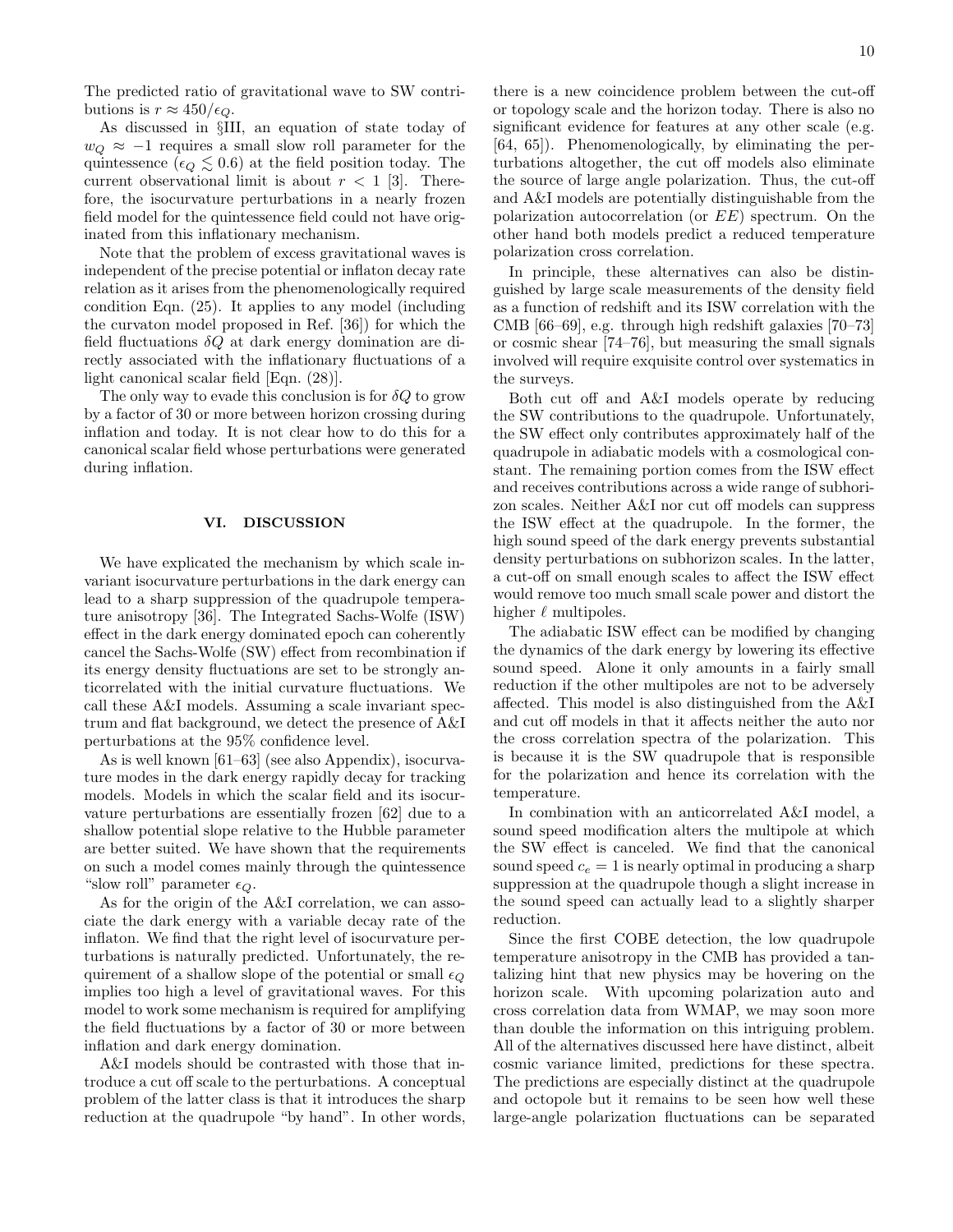from galactic foregrounds and instrumental effects.

Acknowledgments: We thank D. Eisenstein and L. Kofman for useful discussions. CG was supported by the KICP under NSF PHY-0114422; WH by the DOE and the Packard Foundation.

## Appendix A: Dark Energy Perturbations

### 1. Covariant Conservation

Following [43, 77], let us define the most general perturbation to the Friedmann Robertson Walker (FRW) metric as

$$
g^{00} = -a^{-2}(1 - 2A),
$$
  
\n
$$
g^{0i} = -a^{-2}B^{i},
$$
  
\n
$$
g^{ij} = a^{-2}(\gamma^{ij} - 2H_{L}\gamma^{ij} - 2H_{T}^{ij}),
$$
\n(A1)

where  $\gamma_{ij}$  is the FRW 3-metric of constant (comoving) curvature  $K = H_0^2(\Omega_T - 1)$ . Likewise let us define the most general stress-energy parameterization of an energy density component Q

$$
T^0_{\ 0} = -\rho_Q,
$$
  
\n
$$
T^0_{\ i} = q_Q_i,
$$
  
\n
$$
T^i_{\ j} = p_Q \delta^i_{\ j} + \Pi_Q^i_{\ j},
$$
\n(A2)

where  $\rho_Q$  is the energy density,  $q_{Q_i}$  is the momentum density,  $p_Q$  is the pressure or isotropic stress and  $\Pi_Q{}^i{}_j$  is the anisotropic stress of Q. The anisotropic stress is defined as the trace free portion of the stress such that  $\Pi_{Q}^{i}$ =0. If Q is to dominate the expansion at any time then  $q_Q$  and  $\Pi_Q$  must vanish in the background due to isotropy.

If Q is non-interacting or "dark" then this stress energy tensor is covariantly conserved. Conservation then leads to general equations of motion for the stress-energy components. Retaining terms linear in the metric fluctuations where they combine with stress energy components  $(\rho_Q, p_Q)$  in the background, we can reduce  $\nabla^{\nu}T^{\mu}_{\;\;\nu}=0$  to

$$
\left[\frac{d}{d\eta} + 3\frac{\dot{a}}{a}\right]\rho_Q = -3\frac{\dot{a}}{a}p_Q - \nabla_i q_Q^i
$$

$$
-(\rho_Q + p_Q)(\nabla_i B^i + 3\dot{H}_L),
$$

$$
\left[\frac{d}{d\eta} + 4\frac{\dot{a}}{a}\right]q_Q{}_i = -\nabla_i p_Q - \nabla_j \Pi_Q{}^j{}_i
$$

$$
-(\rho_Q + p_Q)\nabla_i A. \tag{A3}
$$

The conservation equations represent a general but incomplete description of the dark energy as they leave the spatial stresses  $p_Q$  and  $\Pi_Q$  unspecified.

### 2. Equation of State

The isotropic stresses may be rewritten in terms of an equation of state

$$
p_Q(\eta, x_i) = w_Q(\eta, x_i) \rho_Q(\eta, x_i), \qquad (A4)
$$

where  $w_Q$  is in general a function of position and time.

For the scalar degrees of freedom it is useful to recast Eqn. (A3) in terms of an expansion of the fluctuations into scalar harmonic modes defined by the complete set of eigenfuctions Y of the Laplace operator

$$
\nabla^2 Y = -k^2 Y. \tag{A5}
$$

The spatial fluctuations in each mode are given by four mode amplitudes  $\delta_Q$ ,  $\delta w_Q$ ,  $u_Q$ ,  $\pi_Q$  as

$$
\delta \rho_Q \equiv \delta_Q Y \rho_Q ,
$$
  
\n
$$
\delta p_Q \equiv (w_Q \delta_Q + \delta w_Q) Y \rho_Q ,
$$
  
\n
$$
q_Q{}_i \equiv u_Q (-k^{-1} \nabla_i Y) \rho_Q ,
$$
  
\n
$$
\Pi_Q{}^i{}_j \equiv \pi_Q (k^{-2} \nabla^i \nabla_j Y + \frac{1}{3} \delta^i{}_j Y) p_Q .
$$
 (A6)

Note that for a spatially flat metric  $Y = e^{i\mathbf{k} \cdot \mathbf{x}}$  and the mode amplitudes are the Fourier coefficients of the fields. In the literature (e.g. [43]), one often defines instead a quantity  $V_Q$ , related to the bulk velocity or energy flux, such that  $u_Q = (1 + w_Q)(V_Q - B)$ . In Eqn. (A6) and throughout the remainder of this section  $\rho_Q$ ,  $p_Q$ , and  $w_Q = p_Q/\rho_Q$  are to be reinterpreted as the average or background quantities and depend only on time. Hereafter we will typically omit the spatial harmonics  $Y$  by assuming a harmonic space representation of the perturbations.

The conservation equations then become

$$
\dot{\delta}_Q = -3\frac{\dot{a}}{a}\delta w_Q - ku_Q - (1 + w_Q)(kB + 3\dot{H}_L),
$$
  

$$
\dot{u}_Q = \frac{\dot{a}}{a}(3w_Q - 1)u_Q + k(w_Q\delta_Q + \delta w_Q) - \frac{2}{3}w_Q(1 - 3K/k^2)k\pi_Q + (1 + w_Q)kA, \quad (A7)
$$

where we have used the conservation of energy relation in the background  $|\text{see Eqn. (A3)}|$ 

$$
\dot{\rho}_Q = -3\frac{\dot{a}}{a}(1+w_Q)\rho_Q. \tag{A8}
$$

Here we have followed the same convention for the harmonic representation of the metric fluctuations, e.g.  $A(\eta, x_i) = A(\eta, k)Y.$ 

The quantity  $\delta w_Q$  represents spatial fluctuations in the equation of state and specifies the pressure fluctuation as

$$
\delta p_Q = (w_Q \delta_Q + \delta w_Q) \rho_Q. \tag{A9}
$$

Equation of state fluctuations can arise from intrinsic internal degrees of freedom in the dark energy or from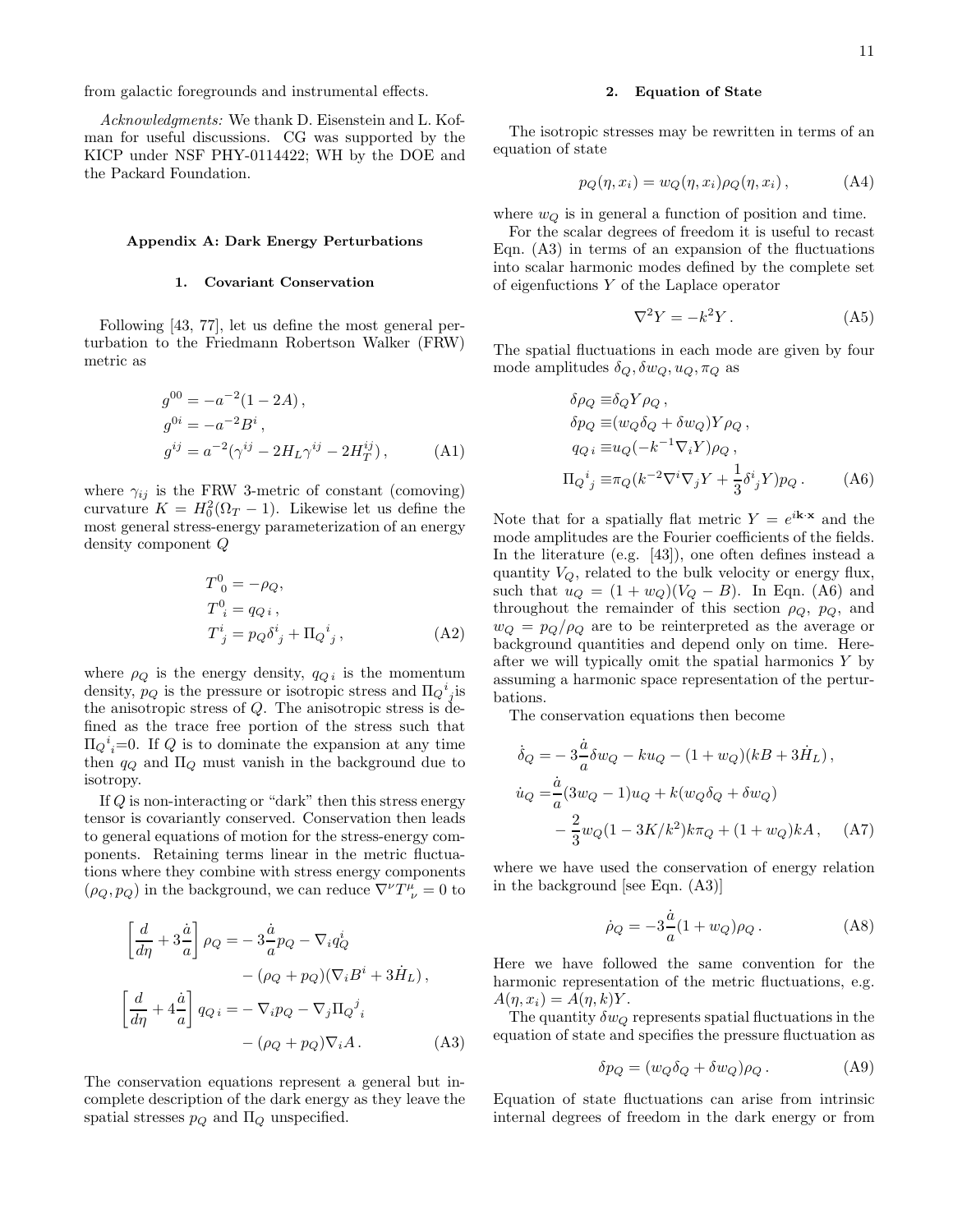temporal variations in the background equation of state through a general coordinate or gauge transformation.

The gauge transformation is defined as a perturbation in the temporal and spatial coordinates of  $x^{\mu} = \tilde{x}^{\mu} +$  $(T, LY^i)$  with respect to the background under which [43]

$$
A = \tilde{A} - \dot{T} - \frac{\dot{a}}{a}T,
$$
  
\n
$$
B = \tilde{B} + \dot{L} + kT,
$$
  
\n
$$
H_L = \tilde{H}_L - \frac{k}{3}L - \frac{\dot{a}}{a}T,
$$
  
\n
$$
H_T = \tilde{H}_T + kL,
$$
\n(A10)

for the metric and

$$
\delta \rho_Q = \delta \tilde{\rho}_Q - \dot{\rho}_Q T,
$$
  
\n
$$
\delta p_Q = \delta \tilde{p}_Q - \dot{p}_Q T,
$$
  
\n
$$
u_Q = \tilde{u}_Q - k(1 + w_Q)T,
$$
\n(A11)

for the dark energy variables.

Starting from the uniform density gauge where there is no dark energy density fluctuation  $\delta \tilde{\rho}_Q = 0$ , there arises a contribution to the pressure fluctuation under the gauge transformation [Eqn. (A11)] of

$$
\delta p_Q - \delta \tilde{p}_Q = \delta \rho_Q c_a^2 \,, \tag{A12}
$$

where the adiabatic sound speed is

$$
c_a^2 = \frac{\dot{p}_Q}{\dot{\rho}_Q} = \frac{dp_Q/d\ln a}{d\rho_Q/d\ln a}
$$

$$
= w_Q - \frac{1}{3} \frac{d\ln(1+w_Q)}{d\ln a}.
$$
(A13)

If in the uniform density gauge the pressure fluctuation also vanishes  $(\delta \tilde{p}_Q = 0)$ , the dark energy only has adiabatic pressure fluctuations and from Eqns. (A9) and (A12)

$$
\delta w_{Q \text{ adi}} = (c_a^2 - w_Q) \delta_Q. \tag{A14}
$$

In this case, the pressure fluctuation and gravitational terms in the momentum conservation equation (A7) become

$$
kc_a^2 \delta_Q + (1 + w_Q)kA. \tag{A15}
$$

If the dark energy accelerates the expansion  $w_Q < -1/3$ . If  $w_Q$  is also slowly varying, the adiabatic sound speed is imaginary:  $c_a^2 \sim w_Q \, < 0$ . In the small scale Newtonian approximation (and gauge), the Poisson equation gives  $A \sim -\delta_Q/(k\eta)^2$  during the dark energy dominated epoch. Hence for  $c_a^2 < 0$  pressure gradients would enhance potential gradients in generating momentum density and the dark energy would collapse faster than the dark matter. Thus for gravitational instability in the dark energy to be stabilized by pressure gradients a source of non-adiabatic pressure fluctuations is required.

These can be supplied by internal degrees of freedom in the dark energy.

Following [46], the role of the background equation of state parameter as a closure relation between the pressure and density can be generalized for an inhomogeneous dark energy component. If one requires that the pressure fluctuation is linear in the energy and momentum density fluctuations, general covariance [or gauge invariance for linear fluctuations, see Eqn. (A11)] requires that

$$
\delta w_Q|_{\text{non-adi}} \propto \delta_Q + 3\frac{\dot{a}}{a} \frac{u_Q}{k} \,. \tag{A16}
$$

We choose to specify the proportionality through an effective sound speed such that the full equation of state fluctuation is given as

$$
\delta w_Q = (c_a^2 - w_Q)\delta_Q + (c_e^2 - c_a^2) \left( \delta_Q + 3 \frac{\dot{a}}{a} \frac{u_Q}{k} \right) .
$$
 (A17)

Note that  $c_e^2 = c_a^2$  for adiabatic pressure fluctuations. The quantity  $c_e^2$  may in principle be a function of time and  $k$ .

With this ansatz for  $\delta w_Q$ , the covariant conservation equations (A7) become

$$
\dot{\delta}_Q = -3\frac{\dot{a}}{a}(c_e^2 - w_Q)\delta_Q - 9\left(\frac{\dot{a}}{a}\right)^2 (c_e^2 - c_a^2)\frac{u_Q}{k} \n- ku_Q - (1 + w_Q)(kB + 3\dot{H}_L), \n\dot{u}_Q = \frac{\dot{a}}{a}[3(w_Q + c_e^2 - c_a^2) - 1]u_Q + kc_e^2\delta_Q \n- \frac{2}{3}w_Q(1 - 3K/k^2)k\pi_Q + (1 + w_Q)kA. \quad (A18)
$$

Note that unlike in Eqn. (A15), it is  $c_e^2$  and not  $c_a^2$  that is the coefficient for  $\delta_Q$  in the momentum conservation equation; hence  $c_e^2$  controls the stability of density fluctuations. More formally in the zero momentum gauge or rest frame of the dark energy where  $u_Q = 0$ , Eqns. (A9) and (A17) imply

$$
\delta w_{Q \text{ rest}} = (c_e^2 - w_Q) \delta_{Q \text{rest}} ,
$$
  
\n
$$
\delta p_{Q \text{ rest}} = c_e^2 \delta \rho_{Q \text{rest}} ,
$$
 (A19)

so that  $c_e^2$  is the sound speed in the rest frame. This property is useful in the calculation of  $c_e^2$  for a given dark energy model.

Likewise, a closure relation between the anisotropic stress  $\pi_Q$  and the energy and momentum density can also be supplied through a generalized equation of state [46]. However unlike the non-adiabatic stress, a non-vanishing value is not required for stability by  $w_Q < -1/3$ . We shall see now that for scalar field dark energy candidates it in fact does vanish in linear theory.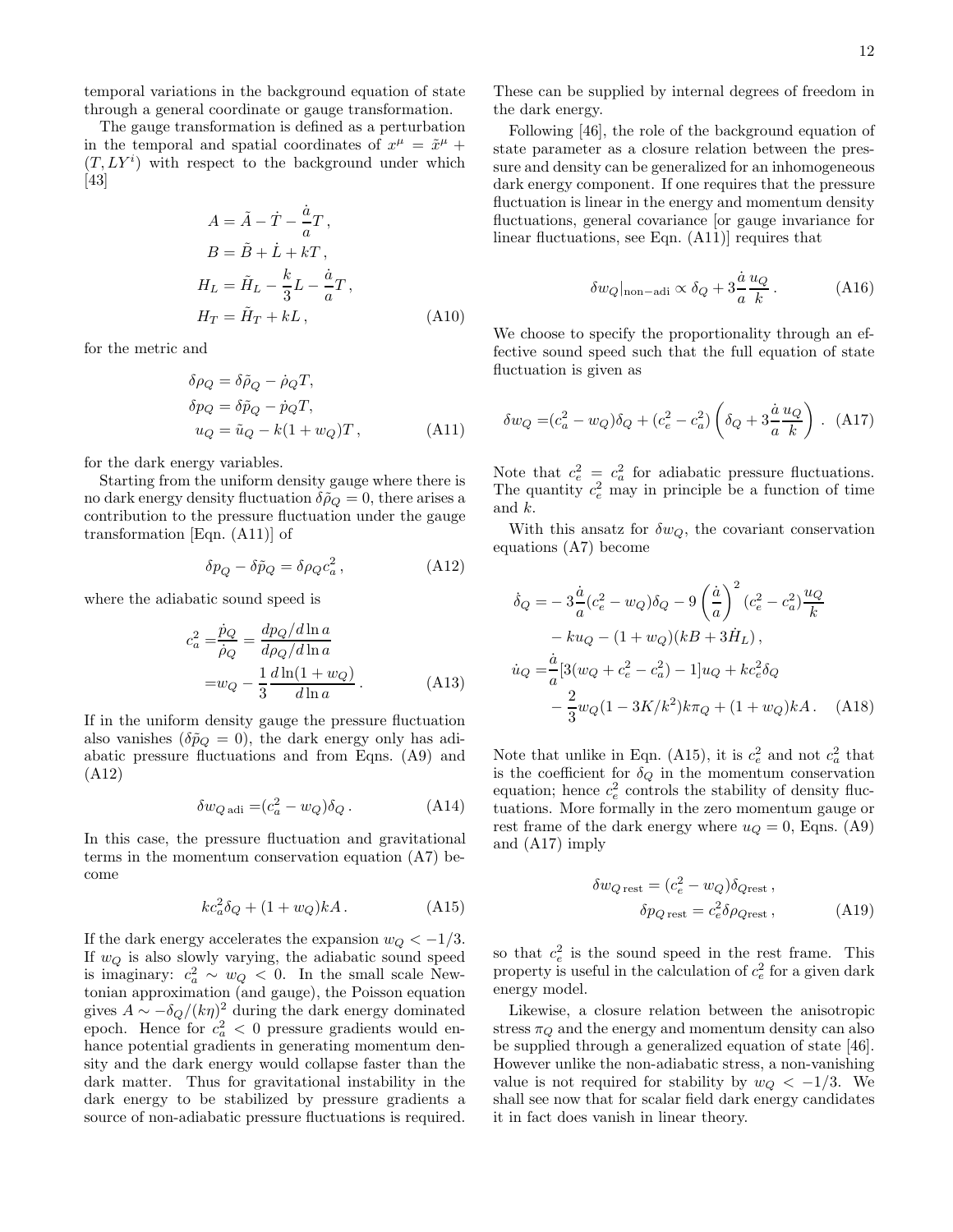## 3. Quintessence and k-Essence Fields

The stress-energy tensor for a scalar field Q with a Lagrangian  $F(X, Q)$  is [78]

$$
T^{\mu}_{\ \nu} = \frac{\partial F}{\partial X} \nabla^{\mu} Q \nabla_{\nu} Q + F \delta^{\mu}_{\ \nu} , \qquad (A20)
$$

where the kinetic term

$$
X = -\frac{1}{2}\nabla^{\mu}Q\nabla_{\mu}Q. \tag{A21}
$$

For the case of a canonical kinetic energy term

$$
F(X,Q) = X - V_Q, \qquad (A22)
$$

where  $V_Q(Q)$  is the scalar field potential. Q is then called the quintessence field. For the case  $F(X,Q) = -X - V_Q$ , the dark energy is called a phantom field (e.g. [79]) and for a more general modification of the kinetic term, a k-essence field [80].

Matching terms between Eqn. (A2) and (A20), and dropping contributions that are second order in the spatial gradients of the field

$$
\rho_Q = 2 \frac{\partial F}{\partial X} X - F,
$$
  
\n
$$
p_Q = F,
$$
  
\n
$$
q_Q{}_{i} = -\frac{\partial F}{\partial X} a^{-2} \dot{Q} \nabla_i Q,
$$
  
\n
$$
\Pi_Q{}^{i}{}_{j} = 0.
$$
\n(A23)

In particular the density and pressure fluctuations become

$$
\delta \rho_Q = (2 \frac{\partial^2 F}{\partial X^2} X + \frac{\partial F}{\partial X}) \delta X + \left( 2 \frac{\partial^2 F}{\partial Q \partial X} X - \frac{\partial F}{\partial Q} \right) \delta Q ,
$$
  

$$
\delta p_Q = \frac{\partial F}{\partial X} \delta X + \frac{\partial F}{\partial Q} \delta Q ,
$$
 (A24)

where

$$
\delta X = a^{-2} (\dot{Q}\delta \dot{Q} - A \dot{Q}^2). \tag{A25}
$$

Note that under a gauge transformation Q transforms as a scalar

$$
\delta Q = \delta \tilde{Q} - \dot{Q}T, \qquad (A26)
$$

and

$$
\rho_Q u_Q = \frac{\partial F}{\partial X} a^{-2} \dot{Q} k \delta Q \,. \tag{A27}
$$

Hence the uniform field gauge where  $\delta Q = 0$  coincides with the rest gauge  $u_Q = 0$ . Since this is the gauge in which  $c_e^2 = \delta p_Q / \delta \rho_Q$ , the effective sound speed of a scalar field is [78],

$$
c_e^2 = \frac{\partial F/\partial X}{2(\partial^2 F/\partial X^2)X + (\partial F/\partial X)}.
$$
 (A28)

For a scalar field with the canonical kinetic term in Eqn. (A22),  $c_e^2 = 1$ . More generally, to achieve a constant  $c_e^2$  one requires

$$
\frac{\partial F}{\partial X} = \left(\frac{X}{V_K}\right)^{\frac{1-c_e^2}{2c_e^2}},\tag{A29}
$$

where  $V_K$  is a constant with dimensions of energy density. If for simplicity one further assumes that the kinetic and potential terms are additive  $\partial F/\partial Q = -\partial V_Q/\partial Q$  and

$$
F = \frac{2c_e^2}{1 + c_e^2} \left(\frac{X}{V_k}\right)^{\frac{1 + c_e^2}{2c_e^2}} V_k - V_Q.
$$
 (A30)

The effective sound speed of Eqn. (A28) along with  $w_Q$  in the background closes the evolution equations Eqn. (A18) once the metric fluctuations are specified by the Einstein equations (see  $\S A 5$ ). The evolution of dark energy density perturbations is then completely defined by a choice of initial conditions for  $\delta_Q$  and  $u_Q$ .

### 4. Background Evolution

To obtain the background evolution of the dark energy, one begins with the energy density conservation equation (A8) in terms of the field variables

$$
\ddot{Q} + (3c_e^2 - 1)\frac{\dot{a}}{a}\dot{Q} + c_e^2 a^2 \left(\frac{\partial F}{\partial X}\right)^{-1} \frac{\partial \rho_Q}{\partial Q} = 0 \quad (A31)
$$

or

$$
\frac{d^2Q}{d\ln a^2} + \frac{3}{2}(2c_e^2 - 1 - w_T)\frac{dQ}{d\ln a} + \frac{c_e^2}{H^2} \left(\frac{\partial F}{\partial X}\right)^{-1} \frac{\partial \rho_Q}{\partial Q} = 0.
$$
\n(A32)

For the canonical kinetic term,

$$
\frac{d^2Q}{d\ln a^2} + \frac{3}{2}(1 - w_T)\frac{dQ}{d\ln a} + \frac{1}{H^2}\frac{dV_Q}{dQ} = 0\,,\qquad(A33)
$$

where  $w_T = p_T / \rho_T$  is the equation of state for the sum of all components. Note that  $w_T$  depends on  $Q$  and hence in practice it is more convenient to solve a set of coupled first order differential equations in Q and  $H dQ/d\ln a =$  $\sqrt{2X}$ . Likewise, since  $1 + w_Q$  appears in the evolution equations, one calculates this quantity directly as

$$
1 + w_Q = \frac{2(\partial F/\partial X)X}{2(\partial F/\partial X)X - F}.
$$
 (A34)

Combined with Eqn. (A29), this relation implies that if the field is potential energy dominated  $w_Q \rightarrow -1$  and if it is kinetic energy dominated  $w_Q \to c_e^2$ .

With equation (A32), the expression for the adiabatic sound speed becomes

$$
c_a^2 = c_e^2 + \frac{c_e^2 \partial \rho_Q / \partial Q - \partial F / \partial Q}{3H^2 (\partial F / \partial X)(dQ/d\ln a)}.
$$
 (A35)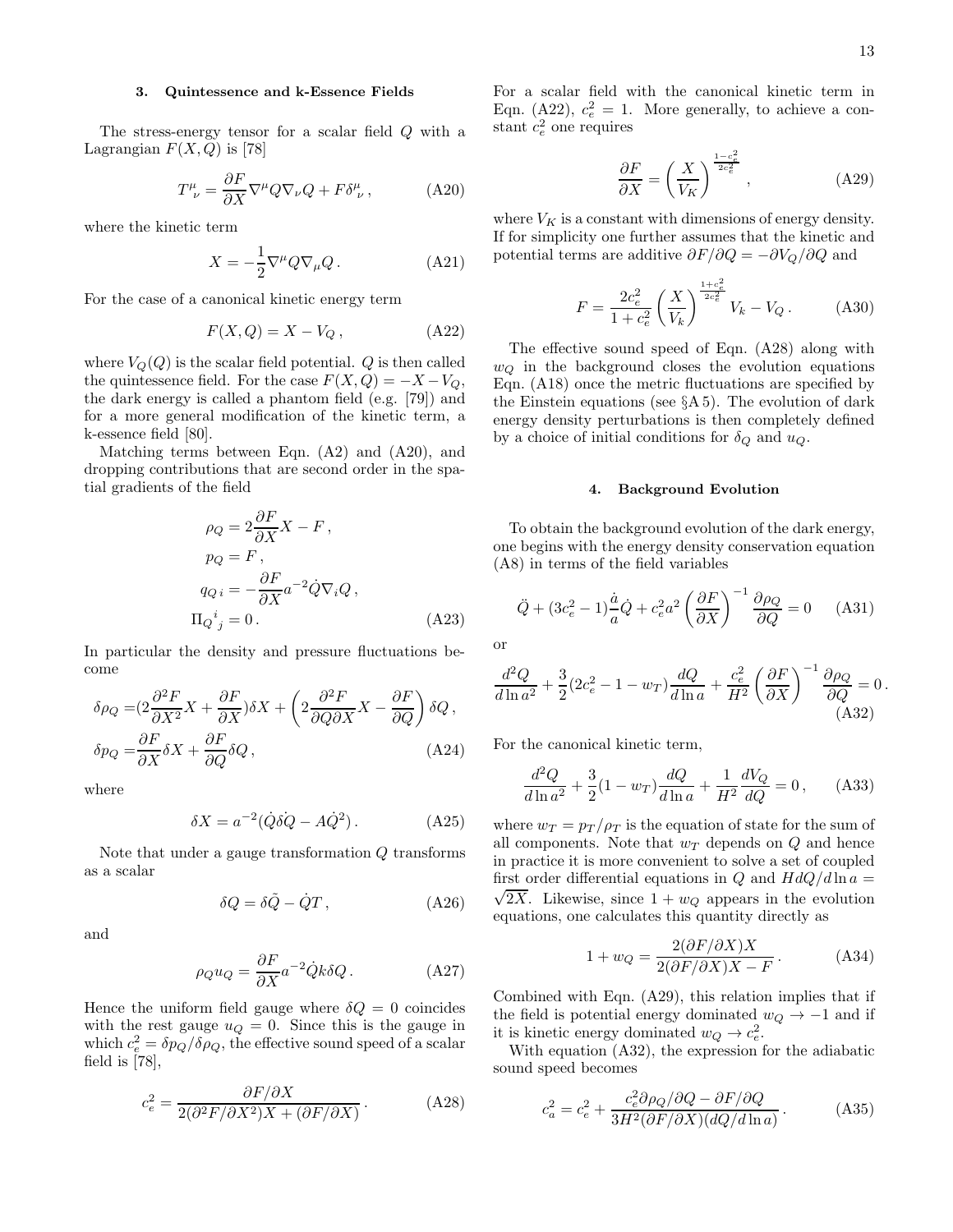The adiabatic sound speed takes on a specific form in the case where the Hubble drag inhibits the motion of the field. In this case  $\partial \rho_Q / \partial Q$  is nearly constant. If  $w_T$ is constant,  $dQ/d\ln a$  reaches a "terminal velocity" that is independent of the initial conditions and scales with H. Utilizing the constant effective sound speed form for  $F$  in equation (A30), the equation of motion (A32) can be written in the form of the Bernoulli equation and the adiabatic sound speed becomes

$$
c_a^2 = c_e^2 - \frac{1}{2}(c_e^2 + 1)(3 + w_T). \tag{A36}
$$

For the case of a canonical kinetic term  $c_a^2 = -2 - w_T$ [62] (see also Fig. 4).

On the other hand, if the Hubble drag is negligible

$$
\frac{dQ}{d\ln a} \propto a^{-3(2c_e^2 - 1 - w_T)/2},\tag{A37}
$$

and assuming kinetic energy domination  $w_Q = c_a^2 = c_e^2$ .

### 5. Initial Conditions and Evolution

We numerically solve the dark energy evolution equations in comoving gauge where the total momentum density vanishes

$$
\rho_T u_T \equiv \sum_i \rho_i u_i = 0. \tag{A38}
$$

Here  $i$  runs over all species of energy density. We define the total density and pressure fluctuation similarly. The auxiliary condition  $H_T = 0$  completely fixes the coordinate freedom. We call the remaining metric degrees of freedom  $\zeta \equiv H_L$ ,  $\xi \equiv A$  and  $V_T \equiv B$ , where  $V_T$  also has the interpretation of the total momentum weighted velocity [see [43] and the discussion below Eqn. (A6)]. The Einstein equations become

$$
\dot{\zeta} + \frac{K}{k} V_T = \frac{\dot{a}}{a} \xi
$$
  
=  $\frac{\dot{a}}{a} \frac{1}{\rho_T + p_T} \left[ -\delta p_T + \frac{2}{3} \left( 1 - \frac{3K}{k^2} \right) p_T \pi_T \right],$   

$$
V_T = (\Phi - \zeta) k \left( \frac{\dot{a}}{a} \right)^{-1}
$$
(A39)

where recall  $K$  is the background spatial curvature. The continuity equation for the total density perturbation completes the basic equations

$$
\dot{\delta}_T = -3\frac{\dot{a}}{a}\delta w_T - (1+w_T)(kV_T + 3\dot{\zeta}), \tag{A40}
$$

as the momentum conservation equation was used to relate  $\xi$  to the stresses in Eqn. (A39). In that equation

$$
(k^2 - 3K)\Phi = 4\pi Ga^2 \rho_T \delta_T \tag{A41}
$$

and is equal to the curvature fluctuation in the Newtonian or longitudinal gauge  $\Phi \equiv H_L|_{\text{Newt}}$ . For reference, the Newtonian potential  $\Psi \equiv A|_{\text{Newt}}$  employed in §II is

$$
\Psi = -\Phi - 8\pi Ga^2 p_T \pi_T / k^2, \qquad (A42)
$$

and the total velocity obeys an auxiliary relation

$$
\dot{V}_T + \frac{\dot{a}}{a} V_T = -k(\xi - \Psi)
$$
\n(A43)

that is useful for checking numerical solutions.

Equation (A39) implies that the curvature fluctuation ζ changes only in response to stress fluctuations. As in the discussion of dark energy perturbations above, the evolution equations are closed through an assumption for the stress perturbations. In practice, for numerical solutions that extend to subhorizon scales, we replace Eqn. (A40) with the conservation equations for the individual energy density species to implicitly solve for  $\delta w_T$ .

For the initial conditions, assuming nearly adiabatic stresses

$$
\left| \delta p_T - \frac{\dot{p}_T}{\dot{\rho}_T} \delta \rho_T \right| \ll |\delta p_T| \tag{A44}
$$

and a closure relation for the anisotropic stress of the neutrinos which comes from the Boltzmann equation [e.g. [46] Eqn. (12)]

$$
\pi_{\nu} = \frac{4}{5} k \eta V_T , \qquad (A45)
$$

we obtain the solution to the evolution equations in the radiation dominated regime

$$
\delta_T = \frac{4}{9} \frac{1 + 3\alpha_\nu}{1 + 2\alpha_\nu} (1 - 3\frac{K}{k^2})(k\eta)^2 \zeta_i ,
$$
  
\n
$$
V_T = -\frac{1}{3} \frac{1}{1 + 2\alpha_\nu} (k\eta) \zeta_i ,
$$
\n(A46)

where  $\alpha_{\nu} = 2\rho_{\nu}/15\rho_{r}$  accounts for the anisotropic stress of the neutrinos

$$
\pi_T = \frac{\rho_\nu}{\rho_r} \pi_\nu
$$
  
=  $-\frac{2\alpha_\nu}{1 + 2\alpha_\nu} (k\eta)^2 \zeta_i$ . (A47)

Here  $\rho_r = \rho_\gamma + \rho_\nu$ , the total radiation density and we have kept only leading order terms in power of  $k\eta$ . Given that the stress perturbation  $\delta p_T / (\rho_T + p_T)$  =  $\mathcal{O}[(k\eta)^2]\zeta_i$ , Eqn. (A39) shows that the curvature perturbation is nearly constant for superhorizon adiabatic stresses  $\zeta(k, \eta_i) = \zeta_i(k)$  [43].

The dark energy perturbations associated with the curvature fluctuation can then be related to the total density perturbation by substituting these relations back into the Einstein equations (A39) for  $\zeta$  and  $\xi$  and employing them in the conservation equations (A18). The result is

$$
\delta_Q = A_\delta (1 + w_Q) \delta_T ,
$$
  
\n
$$
u_Q = A_u (1 + w_Q)(k\eta) \delta_T ,
$$
 (A48)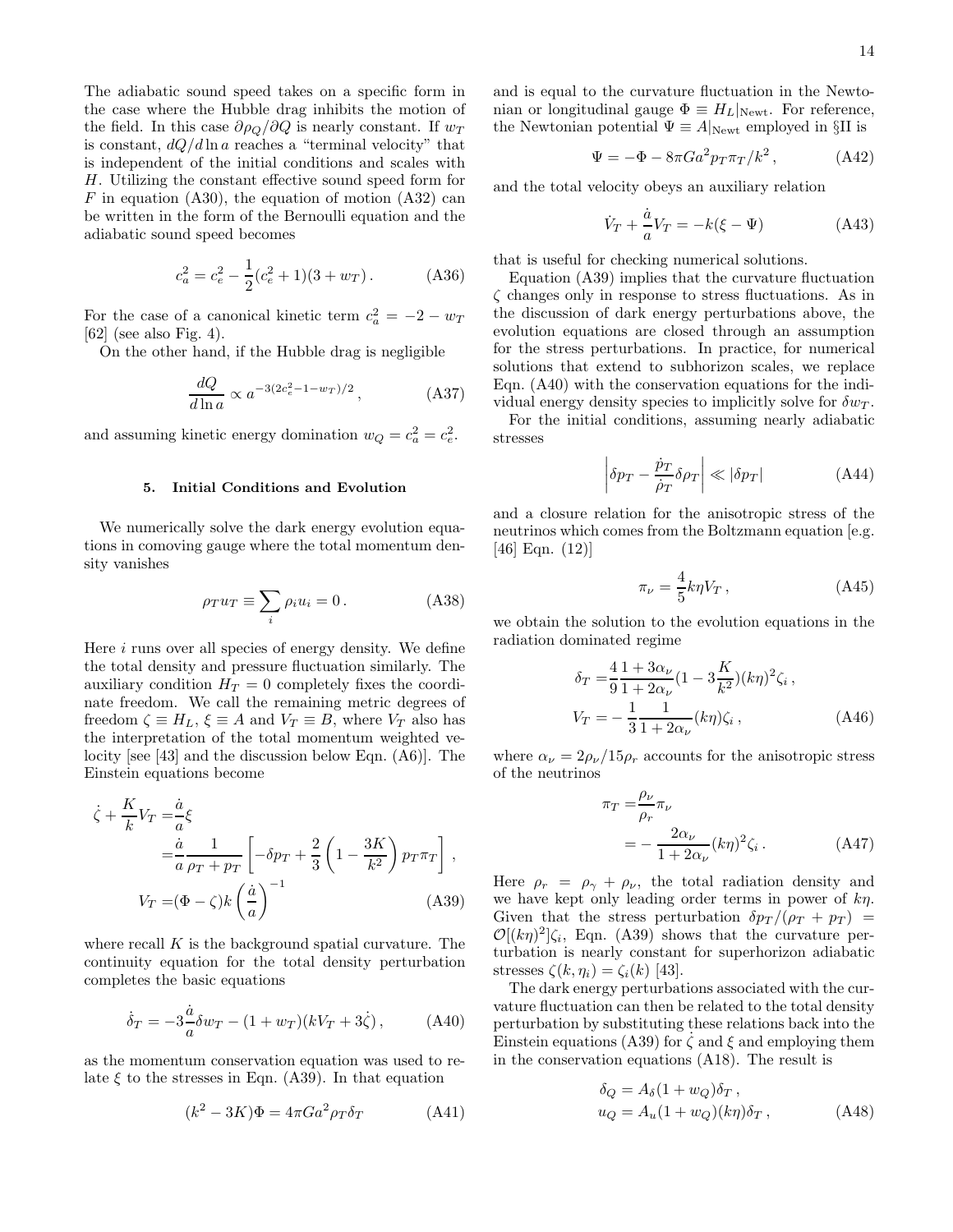where assuming a radiation dominated initial condition

$$
A_u = \frac{3c_e^2 + (1 + 6\alpha_\nu)(3c_a^2 - 2)}{4(1 + 3\alpha_\nu)[8 + 6c_e^2 - 12c_a^2]},
$$
  
\n
$$
A_\delta = \frac{3}{4} \frac{1 - 6(c_e^2 - c_a^2)A_u}{1 - 3(c_a^2 - c_e^2)/2}.
$$
 (A49)

We have here assumed that  $w_Q$  and  $c_a^2$  are nearly constant compared with the expansion time but have allowed  $(1 +$  $w<sub>O</sub>$ ) to vary as appropriate for a scalar field under the Hubble drag by factoring this quantity out of Eqn. (A48).

The curvature initial conditions for the dark energy take on this rather intricate form involving  $A_u$  in the relation for  $A_{\delta}$  since the internal non-adiabatic stress of the dark energy cannot be neglected even though its contribution to the total non-adiabatic stress in Eqn. (A44) can be ignored. In general, the curvature mode always carries non-adiabatic stresses beyond the leading order in  $(k\eta)$  and  $\rho_i/\rho_r$  where  $i \neq \gamma, \nu$ . Formally these vanish if the initial conditions are taken to  $\eta_i \to 0$ .

Deviations in the initial conditions for the dark energy from these relations represents an isocurvature mode since the dark energy is assumed to carry a negligible fraction of the net energy density at the initial conditions so that the radiation density fluctuation  $\delta_r = \delta_T$ . If we also assume that the relative deviations are large  $\delta_Q(\eta_i, k) \gg (1 + w_Q) \delta_T(\eta_i, k)$  then the dark energyradiation entropy fluctuation

$$
(1 + w_Q)S_{Qr} \equiv \delta_Q - \frac{1 + w_Q}{1 + w_r} \delta_r ,
$$
  

$$
\approx \delta_Q ,
$$
 (A50)

which corresponds to the usual definition of the isocurvature mode as being generated by  $S_{Qr}$ . The distinction here is that the adiabatic mode has  $S_{Qr} = \mathcal{O}(\delta_T) \neq 0$ due to the intrinsic entropy of  $Q$  and evolution of  $w_Q$ .

Neglecting the metric fluctuations generated by the dark energy fluctuations, we find that the the evolution equations (A18) are solved by a linear combination of the adiabatic mode and

$$
\delta_Q = I_\delta(k\eta)^p ,
$$
  
\n
$$
u_Q = I_u(k\eta)^{p+1} ,
$$
\n(A51)

where

$$
\frac{I_{\delta}}{I_{u}} = \left[ p + \frac{3(1 + w_{T} + 2c_{a}^{2} - 2c_{e}^{2} - 2w_{Q})}{1 + 3w_{T}} \right] c_{e}^{-2}
$$
\n(A52)

and p solves the equation

$$
\left[p + \frac{6}{1 + 3w_T}(c_e^2 - w_Q)\right] \frac{I_\delta}{I_u} = -9 \left(\frac{2}{1 + 3w_T}\right)^2 (c_e^2 - c_a^2).
$$
\n(A53)

For initial conditions in the radiation dominated era, the solutions to this quadratic equation are

$$
p = -1 - \frac{3}{2}c_a^2 + 3w_Q \pm \sqrt{(1 + 3c_a^2/2)^2 - 6c_e^2}.
$$
 (A54)

These solutions in fact apply for essentially all gauges until the epoch of dark energy domination. The only exceptions are those that place explicit conditions on the dark energy fluctuations such as  $\delta_Q = 0$  or  $u_Q = 0$ .

It is instructive to consider the two limiting cases of Hubble drag domination and negligible Hubble drag or kinetic energy domination in Eqn. (A36). In the former case,

$$
p = 0, \quad \frac{3}{1 + 3w_T}(-2 + c_e^2 + c_e^2 w_T). \tag{A55}
$$

In terms of the field variables, the constant mode corresponds to an initial condition where  $\delta X = 0$ , i.e. the kinetic energy terms in Eqn. (A24) for the density perturbation vanish. Therefore the potential energy fluctuation remains constant. Note that in spite of this the momentum density does not vanish. The second mode corresponds to an initial conditions with comparable kinetic and potential energy ( $\delta Q$  terms) in the perturbation. An arbitrary initial condition can be decomposed into a superposition of the modes. Note that the second mode is decaying for  $c_e^2 < 2/(1+w_T)$  and growing for  $c_e^2 > 2/(1+w_T)$ . For a canonical kinetic term, this is a decaying mode for all  $w_T < 1$ . Nonetheless, if  $2 > c_e^2 > 3/2$ a small initial density or field fluctuation will be amplified during radiation domination and freeze in during matter domination even though the background field is potential energy dominated during the whole expansion history  $w_Q \approx -1$ .

The existence of this mode could potentially allow a solution to the gravitational wave problem of §V by amplifying the field fluctuations from their initial conditions. However the amount of amplification is dependent on the initial ratio of kinetic to potential energy in the fluctuation. It also depends on the ratio in the background since the fractional fluctuation in the kinetic energy density (as opposed to the total energy density) must also remain small for the mode analysis to remain valid. Finding an explicit model that satisfies these conditions is beyond the scope of this work.

In the opposite regime of kinetic energy domination, the two solutions become

$$
p = 0, \quad \frac{3(2c_e^2 - 1 - w_T)}{1 + 3w_T}.
$$
 (A56)

The  $p = 0$  solution corresponds to a kinetic energy dominated perturbation where  $\delta X$  scales with X. The other solution corresponds to a pure velocity isocurvature mode where  $u_Q/(k\eta) \gg \delta_Q \approx 0$ . Note that  $u_Q$  grows if  $c_e^2 > 1/3$  as is the case for the canonical kinetic term. In the field representation, this mode represents a case where the density perturbation is dominated by the potential energy and hence negligible in the kinetic energy dominated regime. The field fluctuation  $\delta Q$  then remains constant but the momentum density  $u_Q$  in Eqn. (A27) grows due to the redshifting of  $\rho_Q$  in the background. If the field later exits from kinetic energy domination, the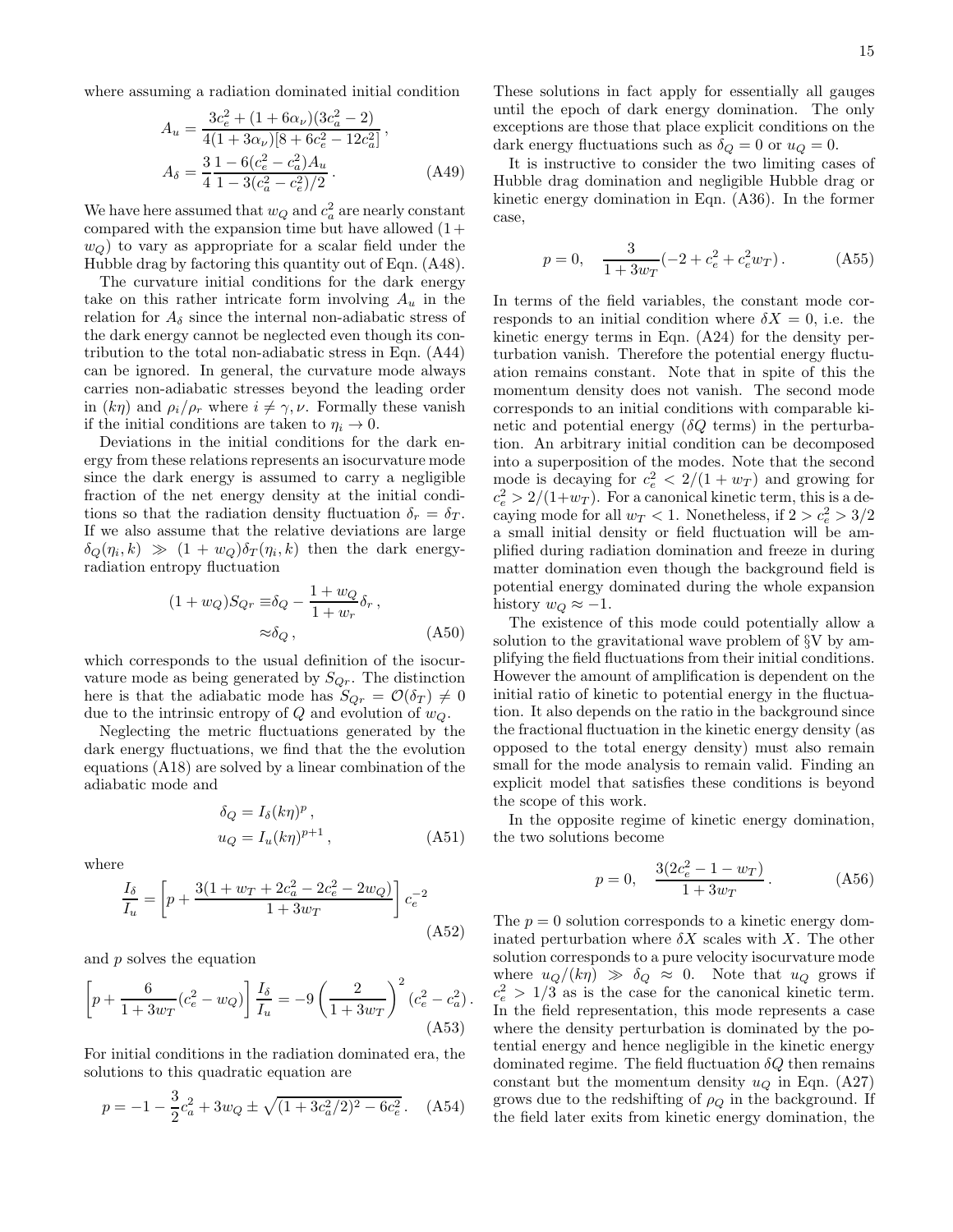field fluctuation then becomes an energy density fluctuation.

Finally, there is the well-studied tracking regime where  $1+w_Q \propto 1+w_T$ . Then  $1+w_Q$  is approximately constant and Eqn. (A13) gives  $c_a^2 \approx w_Q$ . The two solutions become

$$
p = -\frac{3}{2(1+3w_T)} \left( 1 - 2w_Q + w_T \right)
$$
  
 
$$
\pm \sqrt{(1+2w_Q + w_T)^2 - 8c_e^2(1+w_T)}.
$$
 (A57)

The index  $p$  is maximized by maximizing  $w_Q$ . The maximum  $w_Q = c_e^2$  for a kinetic energy dominated field and hence the fastest growing modes are given by Eqn. (A56). By further requiring the tracker condition  $w_Q < (1 + w_T)/2$  [45], we see that  $\text{Re}(p) < 0$  and there are again no growing modes. The field fluctuations then "track" and lose their dependence on the initial isocurvature perturbation as is well known. Note that for the canonical kinetic term in the tracking regime, the proportionality is [45]

$$
1 + w_Q \approx \frac{1 + w_T}{2\Gamma - 1} \tag{A58}
$$

where  $\Gamma$  was defined in Eqn. (11). The perfect tracker is attained at the limiting case of  $1 + w_Q = 1 + w_T$  or  $\Gamma =$ 1 which is acheived for an purely exponential potential  $V_Q \propto e^{-CQ}$  where C is constant [63]. Here the dark energy remains a constant fraction of the total energy density.

- [1] C. L. Bennett et al., Astrophys. J. Suppl. 148, 1 (2003), astro-ph/0302207.
- [2] D. N. Spergel et al., Astrophys. J. Suppl. 148, 175 (2003), astro-ph/0302209.
- [3] H. V. Peiris et al., Astrophys. J. Suppl. 148, 213 (2003), astro-ph/0302225.
- [4] G. Efstathiou, Mon. Not. R. Astron. Soc. 346, L26 (2003), astro-ph/0306431.
- [5] G. Efstathiou, Mon. Not. R. Astron. Soc. 348, 885 (2004), astro-ph/0310207.
- [6] M. Tegmark, A. de Oliveira-Costa, and A. Hamilton, Phys. Rev. D68, 123523 (2003), astro-ph/0302496.
- [7] A. Slosar, U. Seljak, and A. Makarov (2004), astroph/0403073.
- [8] A. Slosar and U. Seljak, Phys. Rev. D submitted (2004), astro-ph/0404567.
- [9] A. de Oliveira-Costa, M. Tegmark, M. Zaldarriaga, and A. Hamilton, Phys. Rev. D 69, 063516 (2004), astroph/0307282.
- [10] D. J. Schwarz, G. D. Starkman, D. Huterer, and C. J. Copi (2004), astro-ph/0403353.
- [11] P. Bielewicz, K. M. Gorski, and A. J. Banday (2004), astro-ph/0405007.
- [12] H. K. Eriksen, A. J. Banday, K. M. Gorski, and P. B. Lilje (2004), astro-ph/0403098.
- [13] H. K. Eriksen, F. K. Hansen, A. J. Banday, K. M. Gorski, and P. B. Lilje, Astrophys. J. 605, 14 (2004), astroph/0307507.
- [14] F. K. Hansen, P. Cabella, D. Marinucci, and N. Vittorio (2004), astro-ph/0402396.
- [15] F. K. Hansen, A. J. Banday, and K. M. Gorski (2004), astro-ph/0404206.
- [16] S. Prunet, J.-P. Uzan, F. Bernardeau, and T. Brunier (2004), astro-ph/0406364.
- [17] F. K. Hansen, A. Balbi, A. J. Banday, and K. M. Gorski (2004), astro-ph/0406232.
- [18] S. L. Bridle, A. M. Lewis, J. Weller, and G. Efstathiou, Mon. Not. Roy. Astron. Soc. 342, L72 (2003), astroph/0302306.
- [19] G. Efstathiou, Mon. Not. Roy. Astron. Soc. 343, L95 (2003), astro-ph/0303127.
- [20] A. Linde, JCAP 0305, 002 (2003), astro-ph/0303245.
- [21] A. Lasenby and C. Doran (2003), astro-ph/0307311.
- [22] C. Contaldi, M. Peloso, L. Kofman, and A. Linde, JCAP 0307, 002 (2003), astro-ph/0303636.
- [23] J. M. Cline, P. Crotty, and J. Lesgourgues, JCAP 0309, 010 (2003), astro-ph/0304558.
- [24] Y.-S. Piao, B. Feng, and X.-m. Zhang, Phys. Rev. D69, 103520 (2004), hep-th/0310206.
- [25] S. Tsujikawa, P. Singh, and R. Maartens (2003), astroph/0311015.
- [26] S. Tsujikawa, R. Maartens, and R. Brandenberger, Phys. Lett. B574, 141 (2003), astro-ph/0308169.
- [27] M. Bastero-Gil, K. Freese, and L. Mersini-Houghton, Phys. Rev. D68, 123514 (2003), hep-ph/0306289.
- [28] B. Feng and X. Zhang, Phys. Lett. **B570**, 145 (2003), astro-ph/0305020.
- [29] Y.-S. Piao, S. Tsujikawa, and X.-m. Zhang (2003), hepth/0312139.
- [30] M. Liguori, S. Matarrese, M. Musso, and A. Riotto (2004), astro-ph/0405544.
- [31] K. Enqvist and M. S. Sloth (2004), hep-th/0406019.
- [32] J. P. Luminet, J. Weeks, A. Riazuelo, R. Lehoucq, and J. P. Uzan, Nature. 425, 593 (2003), astro-ph/0310253.
- [33] J. Weeks, J.-P. Luminet, A. Riazuelo, and R. Lehoucq (2003), astro-ph/0312312.
- [34] R. Aurich, S. Lustig, F. Steiner, and H. Then (2004), astro-ph/0403597.
- N. G. Phillips and A. Kogut (2004), astro-ph/0404400.
- [36] T. Moroi and T. Takahashi, Phys. Rev. Lett. **92**, 091301 (2004), astro-ph/0308208.
- [37] S. Dedeo, R. Caldwell, and P. Steinhardt, Phys. Rev. D 67, 103509 (2003).
- [38] J. Weller and A. M. Lewis, Mon. Not. Roy. Astron. Soc. 346, 987 (2003), astro-ph/0307104.
- [39] R. Bean and O. Dore, Phys. Rev. D 69, 083503 (2004), astro-ph/0307100.
- [40] L. R. Abramo, F. Finelli, and T. S. Pereira (2004), astroph/0405041.
- [41] W. Hu and T. Okamoto, Phys. Rev. D 69, 043004 (2003), astro-ph/0308049.
- [42] L. Verde et al., Astrophys. J. Suppl. **148**, 195 (2003), astro-ph/0302218.
- [43] J. Bardeen, Phys. Rev. D **22**, 1882 (1980).